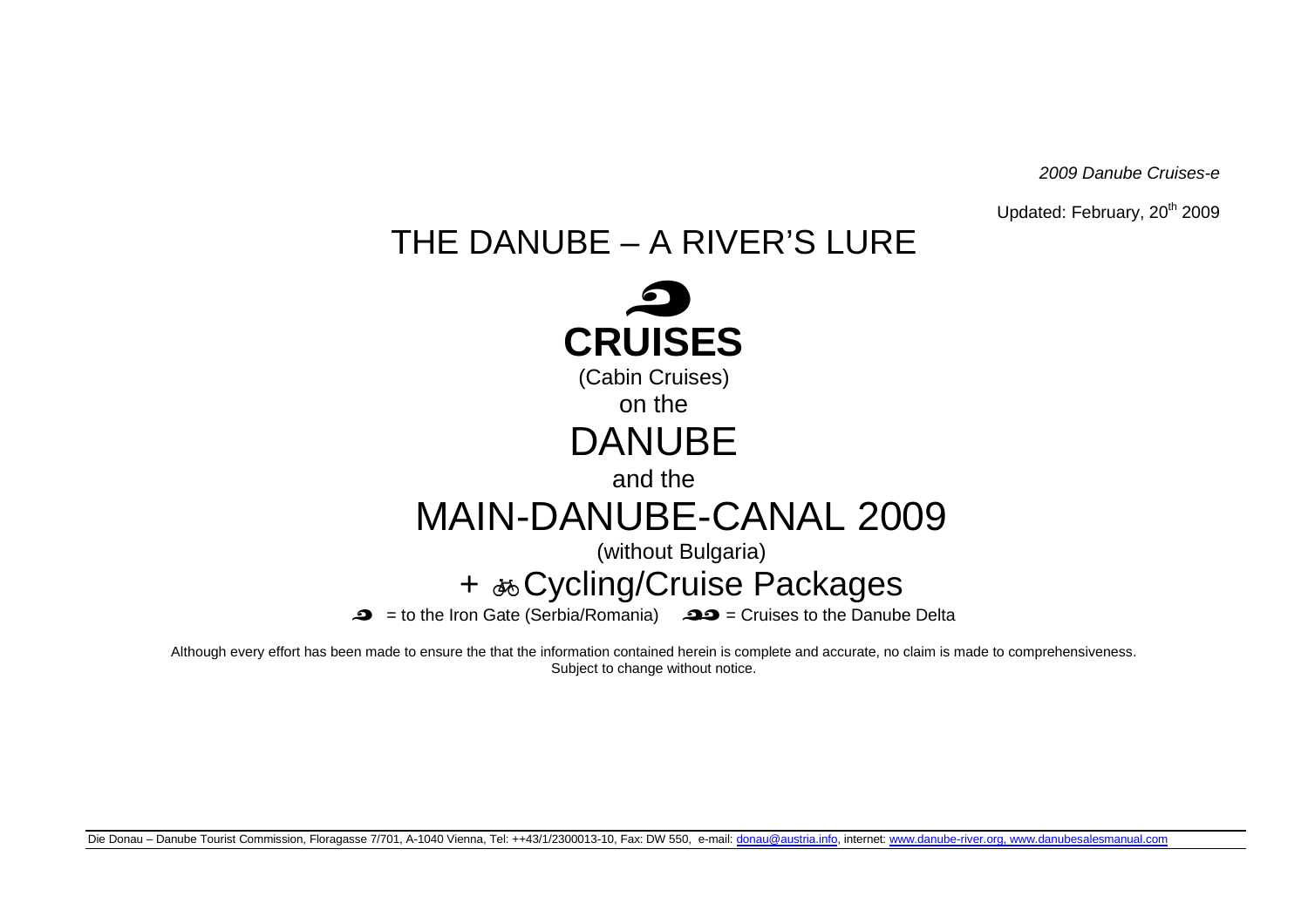#### **O TABLE OF CONTENTS**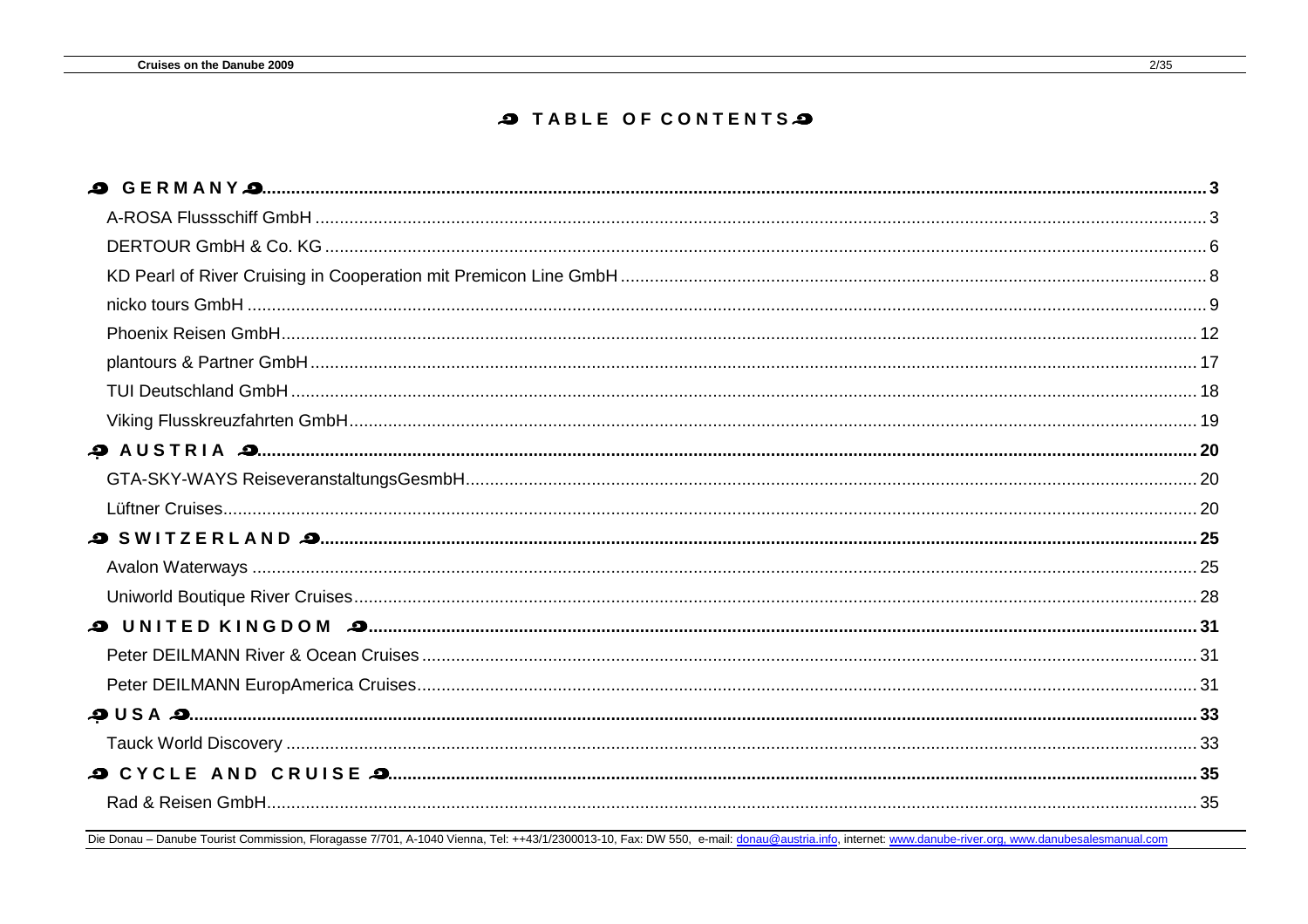## **S** GERMANYS

| <b>COMPANY</b>                                                                                     | <b>SHIPS</b>                                                                                                                                     | <b>ITINERARY</b>                                                                                                                                                                                                                                                                                                                                                                                                                         | <b>DURATION</b><br>(Days) | <b>PRICE</b><br>(per person/<br>double occup.) |
|----------------------------------------------------------------------------------------------------|--------------------------------------------------------------------------------------------------------------------------------------------------|------------------------------------------------------------------------------------------------------------------------------------------------------------------------------------------------------------------------------------------------------------------------------------------------------------------------------------------------------------------------------------------------------------------------------------------|---------------------------|------------------------------------------------|
| <b>A-ROSA Flussschiff GmbH</b><br><b>Steinstraße 9</b><br>18055 Rostock<br>Tel.: +49 381 458 53 71 | A'Rosa Bella<br>L:124,5m W:14,4m<br>max. 242 guests<br>A'Rosa Mia                                                                                | <b>Get to know the Danube</b><br>Passau – Dürnstein – V – Linz – Passau<br>A-Rosa Mia: 04.03., 08.03., 12.03., 16.03., 20.03.,<br>24.03., 28.03., 01.04. 09<br>A-Rosa Riva: 22.03., 26.03., 30.03., 01.04.09                                                                                                                                                                                                                             | 5                         | From<br>EUR 449,-                              |
| Fax: +49 381 458 55 09<br>eMail: info@a-rosa.de<br>Internet: www.a-rosa.de                         | L:124,5m W:14,4m<br>max. 242 guests<br>A'Rosa Donna<br>L:124,5m W:14,4m<br>max. 242 guests<br>A'Rosa Riva<br>L:124,5m W:14,4m<br>max. 242 guests | <b>Danube highligths</b><br>Passau - Vienna - Budapest - Bratislava -<br>Krems - Melk - Passau<br>A-Rosa Bella: 31.03., 05.04., 10.04., 15.04., 20.04.,<br>31.10.09<br>A-Rosa Donna: 27.03., 01.04., 06.04., 31.10.09<br>A-Rosa Mia: 12.05., 02.06., 23.06., 14.07., 22.09.,<br>25.10., 30.10., 04.11. 09<br>A-Rosa Riva: 03.04., 08.04., 13.04., 20.06., 25.06.,<br>30.06., 05.07., 10.07., 15.07., 20.07., 25.07., 13.09.,<br>20.10.09 | 6                         | <b>From</b><br>EUR 649,-                       |
|                                                                                                    |                                                                                                                                                  | Danube classics / From Passau<br>Passau - Vienna - Esztergom - Budapest -<br>Bratislava - Krems - Melk - Passau<br>A-Rosa Bella: every Sat, 25.04.-24.10.09<br>A-Rosa Mia: jeden Sun, 05.04.-18.10.09                                                                                                                                                                                                                                    | 8                         | From<br><b>EUR 949,-</b>                       |
|                                                                                                    |                                                                                                                                                  | Danube classics / From Passau<br>Passau - Bratislava - Budapest - Estergom - Vienna<br>- Krems - Melk - Passau<br>A-Rosa Donna: jeden Sa, 11.04.-24.10.09<br>A-Rosa Riva: jeden Sa, 18.04.-25.10.09                                                                                                                                                                                                                                      | 8                         | From<br>EUR 949,-                              |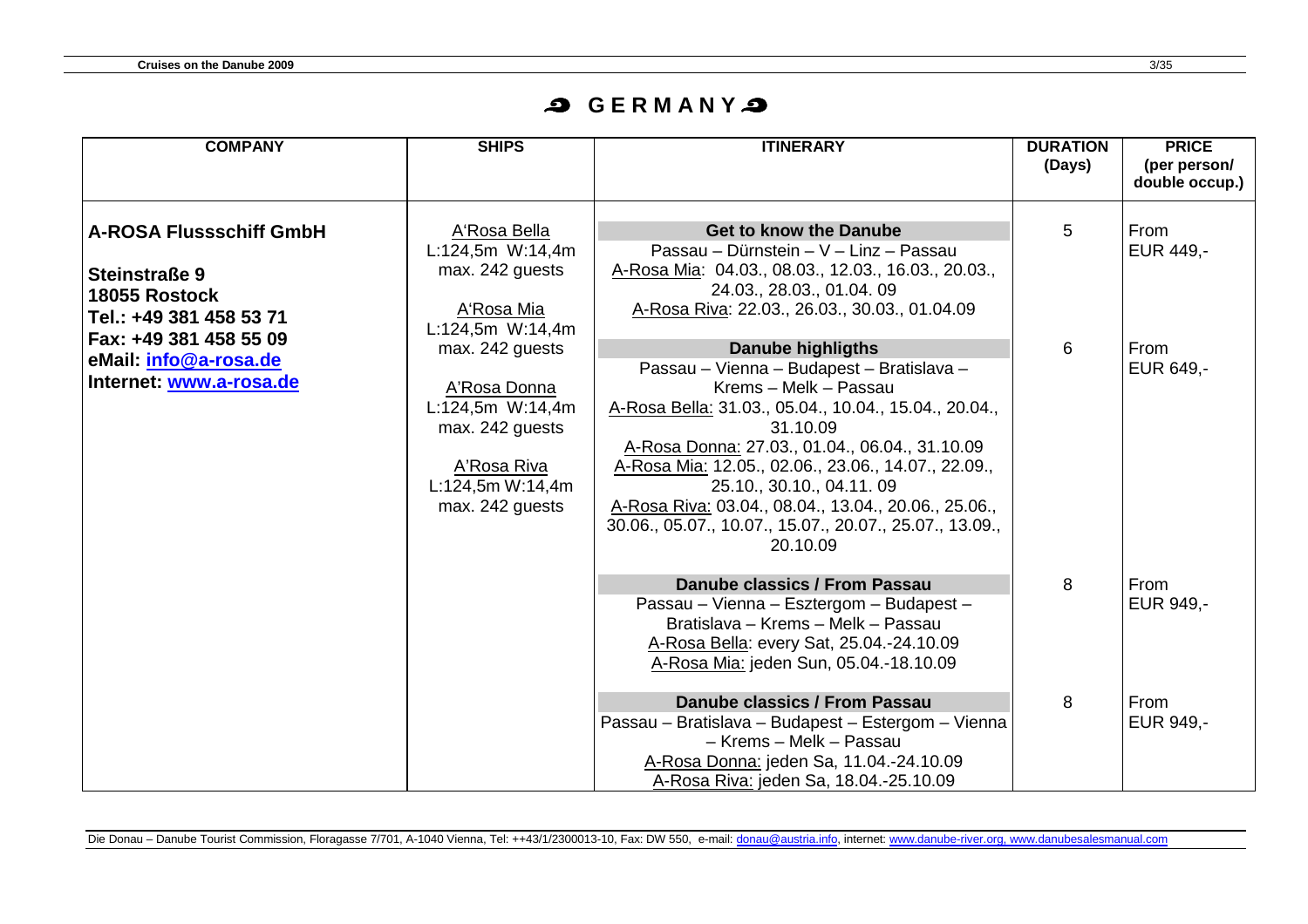| <b>COMPANY</b>                                        | <b>SHIPS</b> | <b>ITINERARY</b>                                                                                                                                                                                                            | <b>DURATION</b><br>(Days) | <b>PRICE</b><br>(per person/<br>double occup.) |
|-------------------------------------------------------|--------------|-----------------------------------------------------------------------------------------------------------------------------------------------------------------------------------------------------------------------------|---------------------------|------------------------------------------------|
| <b>Continuation</b><br><b>A-ROSA Flussschiff GmbH</b> |              | Danube classics / From Vienna<br>Vienna - Esztergom - Budapest - Bratislava -<br>Krems - Melk - Passau - Vienna<br>A-Rosa Bella: every Sun, 26.04.-18.10.09                                                                 | 8                         | <b>From</b><br>EUR 1.399,-                     |
|                                                       |              | <b>Danube &amp; Cataracts</b><br>Passau - Budapest - Cataracts - Belgradeee -<br>Mohác - Bratislava - Vienna - Krems - Melk -<br>Passau<br>A-Rosa Riva: 10.06., 30.07.09                                                    | 11                        | From<br>EUR 1.799,-                            |
|                                                       |              | Danube & delta 29<br>Passau - Bratislava - Kalocsa - Mohácz - Novi Sad<br>- Giurgiu - Oltenita - Izmail - Vilkovo - Izmail -<br>Rousse - Belgradeee - Budapest - Vienna - Krems<br>- Melk - Passau                          | 17                        | <b>From</b><br>EUR 2.199,-                     |
|                                                       |              | A-Rosa Mia: 26.04., 17.05., 07.06., 28.06., 06.09.09<br>Danube classics & golf<br>Passau - Vienna - Esztergom - Budapest -<br>Bratislava - Krems - Melk - Grein od. Ybbs - Passau<br>A-Rosa Bella: 16.05., 01.08., 03.10.09 | 8                         | <b>From</b><br>EUR 1.449,-                     |
|                                                       |              | <b>Danube for Gourmets</b><br>Passau - Melk - Krems - Esztergom - Budapest -<br>Bratislava – Vienna – Grein – Passau<br>A-Rosa Donna: 19.09.09                                                                              | 8                         | <b>From</b><br>EUR 1.399,-                     |
|                                                       |              | <b>A-ROSA meets Schmidt's TIVOLI</b><br>Passau - Vienna - Esztergom - Budapest -<br>Bratislava - Krems - Melk - Passau<br>A-Rosa Bella: 25.04., 10.10.09                                                                    | 8                         | <b>From</b><br>EUR 1.149,-                     |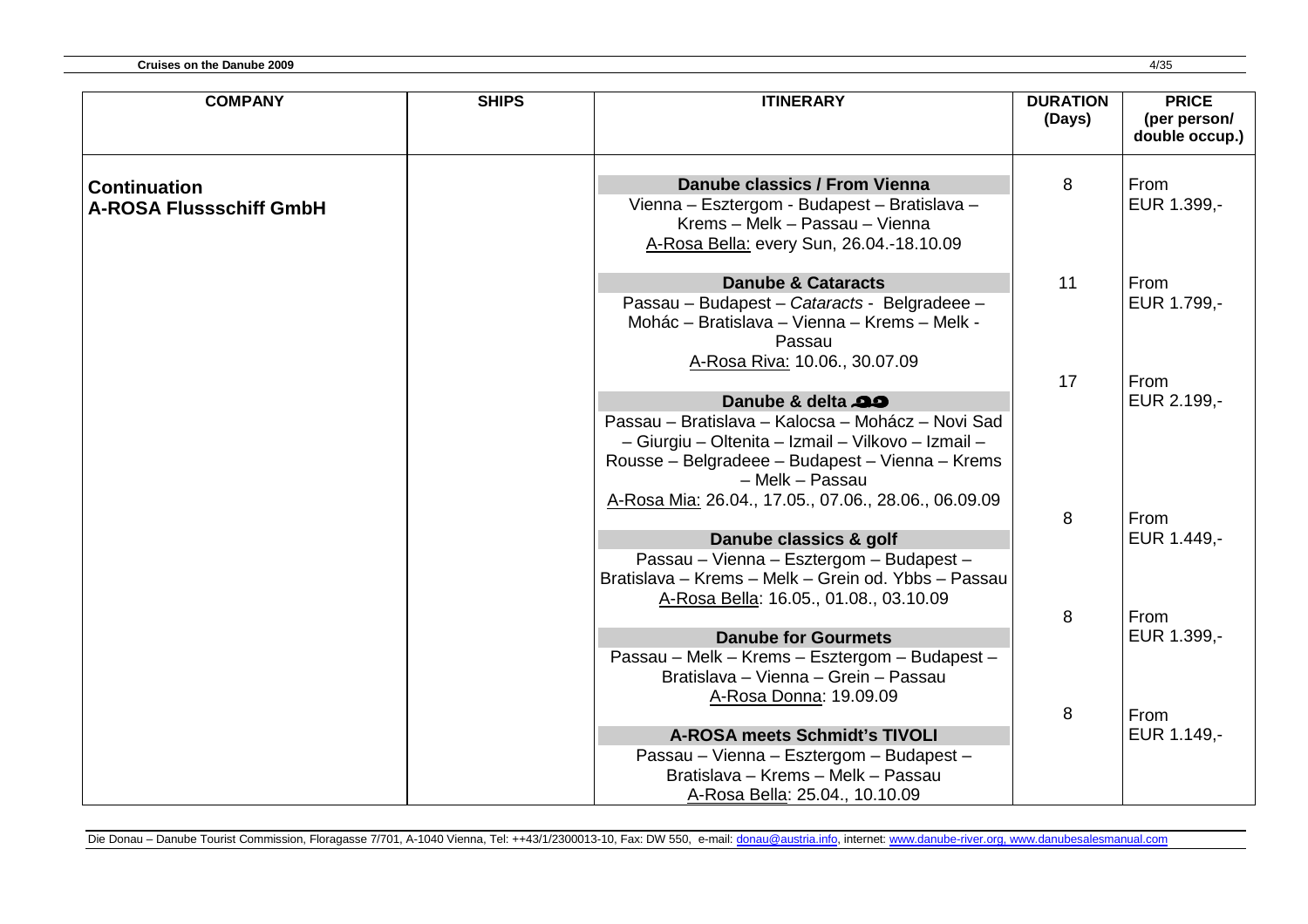| <b>Cruises on the Danube 2009</b> | 5/35 |
|-----------------------------------|------|
|-----------------------------------|------|

| <b>COMPANY</b>                                        | <b>SHIPS</b> | <b>ITINERARY</b>                                                                                                                                             | <b>DURATION</b><br>(Days) | <b>PRICE</b><br>(per person/<br>double occup.) |
|-------------------------------------------------------|--------------|--------------------------------------------------------------------------------------------------------------------------------------------------------------|---------------------------|------------------------------------------------|
| <b>Continuation</b><br><b>A-ROSA Flussschiff GmbH</b> |              | <b>Danube-City-Wellness</b><br>Passau - Dürnstein - Vienna - Linz - Passau<br>A-Rosa Bella & A-Rosa Donna: 05.11., 09.11.,<br>13.11., 17.11.09               | 5                         | From<br>EUR 399,-                              |
|                                                       |              | Danube-Advent-Journey<br>Passau - Vienna - Linz - Passau<br>A-Rosa Bella & A-Rosa Donna: 21.11., 25.11.,<br>29.11., 03.12., 07.12., 11.12., 15.12., 19.12.09 | 5                         | From<br>EUR 399,-                              |
|                                                       |              | <b>Danube-Christmas-Journey</b><br>Passau – Dürnstein – Vienna – Melk – Passau<br>A-Rosa Bella & A-Rosa Donna: 23.12.09                                      | 5                         | From<br>EUR 539,-                              |
|                                                       |              | <b>New Year's Eve Dream</b><br>Passau - Melk - Budapest - Bratislava - Vienna -<br>Dürnstein - Linz - Passau<br>A-Rosa Bella & A-Rosa Donna: 27.12.09        | 8                         | From<br>EUR 1.229,-                            |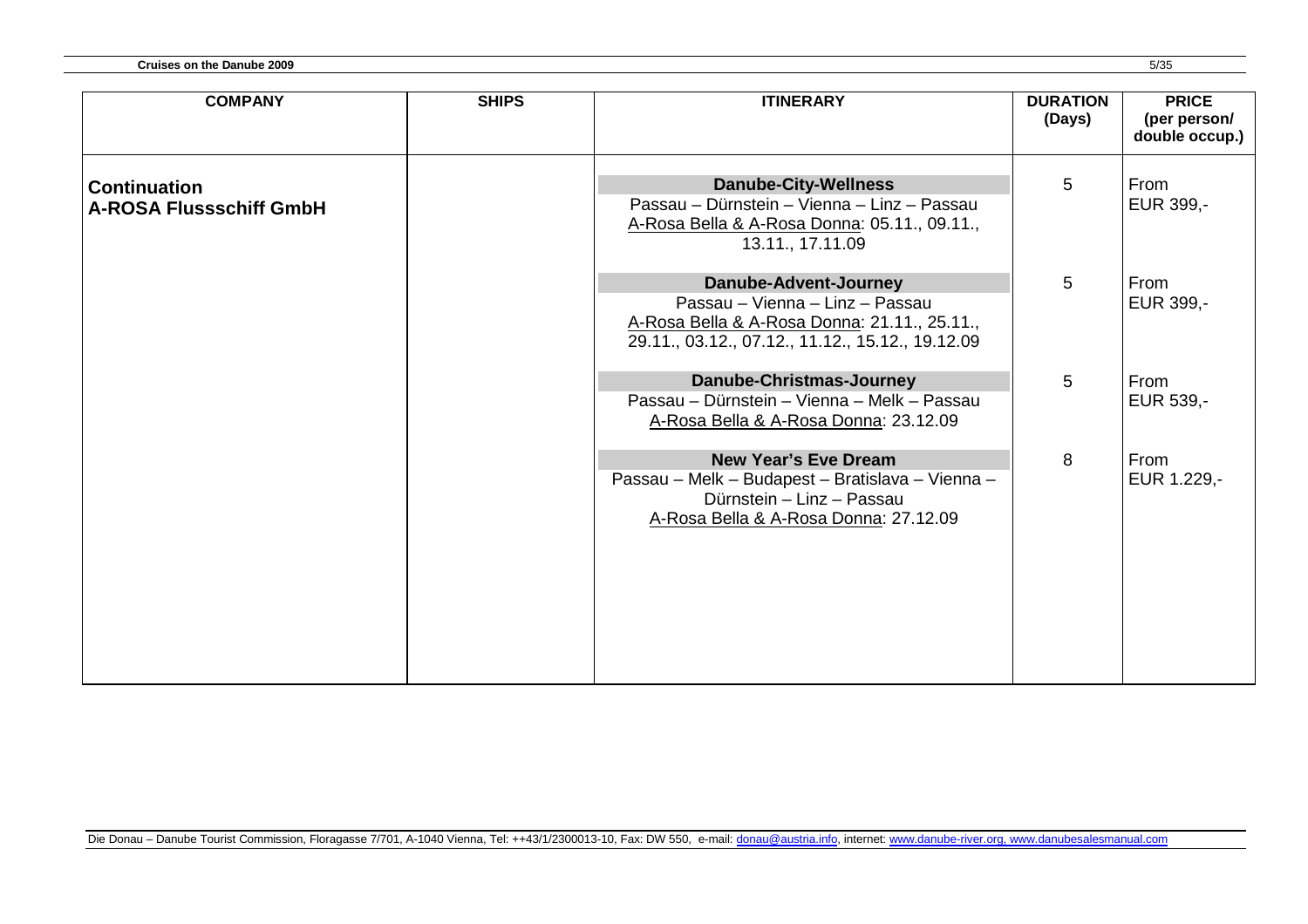| <b>COMPANY</b>                                                                                                              | <b>SHIPS</b>                                                                          | <b>ITINERARY</b>                                                                                                                                                                                                                                                                             | <b>DURATION</b><br>(Days) | <b>PRICE</b><br>(per person/<br>double occup.) |
|-----------------------------------------------------------------------------------------------------------------------------|---------------------------------------------------------------------------------------|----------------------------------------------------------------------------------------------------------------------------------------------------------------------------------------------------------------------------------------------------------------------------------------------|---------------------------|------------------------------------------------|
|                                                                                                                             |                                                                                       |                                                                                                                                                                                                                                                                                              |                           |                                                |
| <b>DERTOUR GmbH &amp; Co. KG</b>                                                                                            | <b>MS DERTOUR</b><br>Amadeus                                                          | <b>Waltzing on River Danube</b><br>Passau - Emmersdorf - Vienna-Nußdorf -                                                                                                                                                                                                                    | 8                         | <b>From</b><br>EUR 849,-                       |
| <b>Emil-von-Behring-Straße 6</b><br>D-60424 Frankfurtam Main<br>Tel: ++49/69/95 88-00<br>Fax: ++49/69/95 88-1010<br>e-mail: | L: 110 m, W: 11,4 m<br>max. 144 guests                                                | Esztergom – Budapest – Bratislava – Grein – Linz –<br>Passau<br>10.04.09, 17.04.09, 01.05.09, 08.05.09, 15.05.09,<br>05.06.09, 17.07.09, 14.08.09, 21.08.09, 18.09.09,<br>25.09.09, 02.10.09                                                                                                 |                           |                                                |
| service.flusskreuzfahrten@dertour.de                                                                                        | <b>MS Amadeus</b>                                                                     |                                                                                                                                                                                                                                                                                              | 8                         | From EUR                                       |
| Internet: www.dertour.de                                                                                                    | Rhapsody<br>L: 110 m W:11,4 m<br>max. 142 guests                                      | <b>River Danube in springtime</b><br>Passau - Vienna-Nußdorf - Bratislava - Budapest -<br>Esztergom - Vienna-Nußdorf - Emmersdorf -<br>Passau                                                                                                                                                |                           | $815,-$                                        |
|                                                                                                                             | MS Amadeus Classic,<br>MS Amadeus<br>Symphony<br>L: 110 m W:11,4 m<br>max. 144 guests | 27.03.09, 03.04.09<br>From Bavaria to the Black Sea<br>Passau - Vienna-Nußdorf - Esztergom - Budapest<br>Vukovar - Belgradee - Sivstov - Rousse - mouth of<br>the Danube (Black Sea) - Chiciu - Oltenita -<br>Novisad - Kalocsa - Dunaföldvar - Komarno -<br>Dürnstein - Emmersdorf - Passau | 15                        | From EUR<br>$2249 -$                           |
|                                                                                                                             | Viking Primadonna<br>L: 113,4 m W: 17,4 m<br>max. 148 guests                          | MS Amadeus Classic: 17.07., 31.07., 14.08.09<br>MS Amadeus Symphony: 08.07., 29.07.09<br>The Habsburger Heritage<br>Passau - Melk - Esztergom - Budapest - Bratislava<br>- Vienna - Dürnstein - Passau<br>Every Sunday From 19.04. to 08.11.09                                               | 8                         | From EUR<br>899,-                              |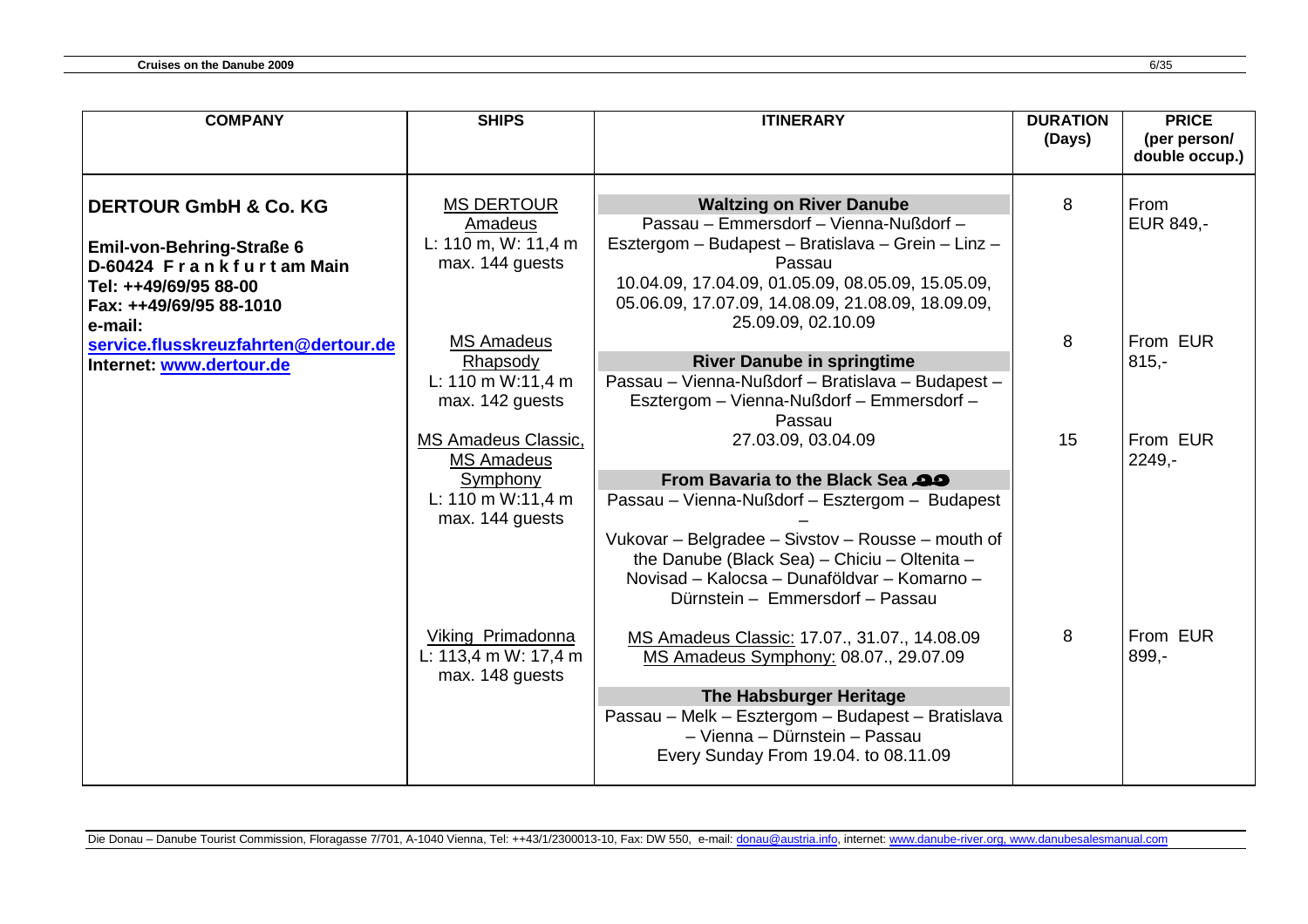| <b>COMPANY</b>                                          | <b>SHIPS</b>                                                | <b>ITINERARY</b>                                                                                                                                                    | <b>DURATION</b><br>(Days) | <b>PRICE</b><br>(per person/<br>double occup.) |
|---------------------------------------------------------|-------------------------------------------------------------|---------------------------------------------------------------------------------------------------------------------------------------------------------------------|---------------------------|------------------------------------------------|
| <b>Continuation</b><br><b>DERTOUR GmbH &amp; Co. KG</b> | <b>MS Mozart</b><br>L: 120,6 m W: 22,8 m<br>max. 207 guests | The royal and imperial Danube<br>Passau - Dürnstein - Vienna - Esztergom -<br>Budapest - Bratislava - Melk - Grein - Passau<br>Every Sunday From 29.03. to 08.11.09 |                           | From EUR<br>$980 -$                            |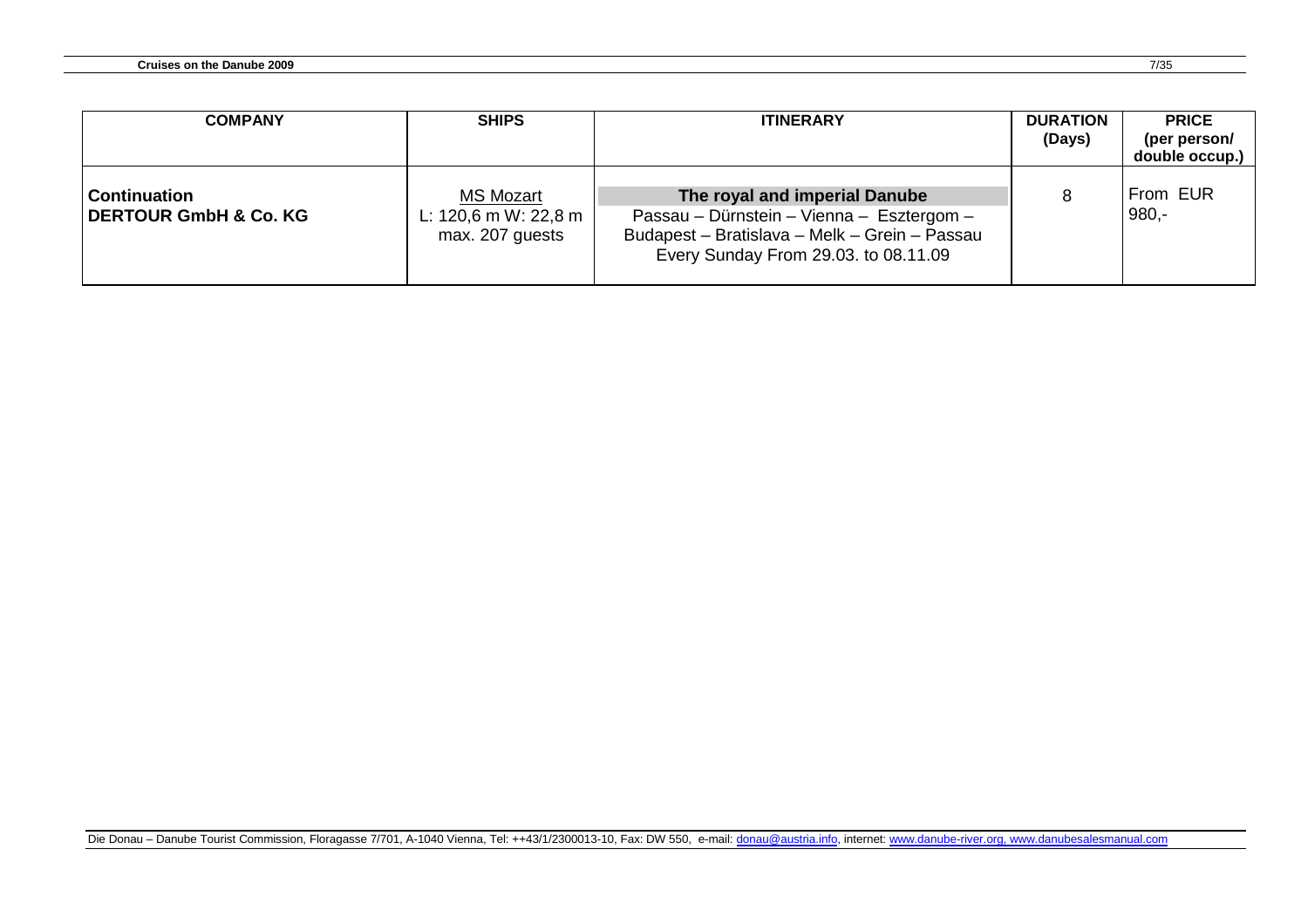| <b>COMPANY</b>                       | <b>SHIPS</b>                              | <b>ITINERARY</b>                                                                                           | <b>DURATION</b> | <b>PRICE</b>   |
|--------------------------------------|-------------------------------------------|------------------------------------------------------------------------------------------------------------|-----------------|----------------|
|                                      |                                           |                                                                                                            | (Days)          | (per person/   |
|                                      |                                           |                                                                                                            |                 | double occup.) |
|                                      |                                           |                                                                                                            |                 |                |
| <b>KD Pearl of River Cruising in</b> | <b>Premicon Queen</b><br>L: 135m W: 11,4m | <b>Passau-Danube Dreams</b>                                                                                |                 | From           |
| <b>Cooperation mit Premicon Line</b> | max. 106 Guests                           | Regensburg - Budapest<br>10.08, 19.08., 28.08., 06.09., 21.09., 06.10., 15.10.,                            | 4               | EUR 1.090,-    |
| GmbH                                 |                                           | 24.10.2009                                                                                                 |                 |                |
| <b>Frankenwerft 35</b>               |                                           |                                                                                                            |                 |                |
| 50667 Köln                           |                                           | Budapest - Munich                                                                                          | $\overline{5}$  | From           |
| Tel.: ++49/221/2088 500              |                                           | 14.08., 23.08., 01.09., 10.09., 25.09., 10.10., 19.10.,                                                    |                 | EUR 1.190,-    |
| Fax.: ++49/221/2088 501              |                                           | 28.10.2009                                                                                                 |                 |                |
| e-mail: service@premicon-line.com    |                                           |                                                                                                            |                 |                |
| Internet: www.premicon-line.com      |                                           | Danube waves and Vienna waltz                                                                              | 3               | From           |
|                                      |                                           | Munich - Vienna, 15 und 30.09.2009                                                                         |                 | EUR 1.190,-    |
| Booking hotline: 0221-2088 500       |                                           | Vienna - Munich, 18.09 und 03.10.2009                                                                      |                 |                |
|                                      |                                           | <b>Donau-Sniffing in Advent</b>                                                                            | 3               | From           |
|                                      |                                           | Passau-Passau                                                                                              |                 | EUR 490,-      |
|                                      |                                           | 30.11., 03.12., 06.12., 09.12., 12.12., 15.12., 18.12.,                                                    |                 |                |
|                                      |                                           | 21.12.2009                                                                                                 |                 |                |
|                                      |                                           |                                                                                                            |                 |                |
|                                      |                                           | <b>Christmas Journey: Passau-Budapest-Passau</b><br>22.12.2009                                             | 6               | From           |
|                                      |                                           |                                                                                                            |                 | EUR 980,-      |
|                                      |                                           | <b>New Year's Eve Journey:</b>                                                                             | 6               | From           |
|                                      |                                           | Passau-Budapest-Passau                                                                                     |                 | EUR 1.270,-    |
|                                      |                                           | 27.12.2009                                                                                                 |                 |                |
|                                      |                                           |                                                                                                            |                 |                |
|                                      |                                           | For every journey with the Premicon Queen, an                                                              |                 |                |
|                                      |                                           | optional overnight-stay before and after the journey<br>can be booked at a Hilton Hotel. Rates on request. |                 |                |
|                                      |                                           |                                                                                                            |                 |                |
|                                      |                                           |                                                                                                            |                 |                |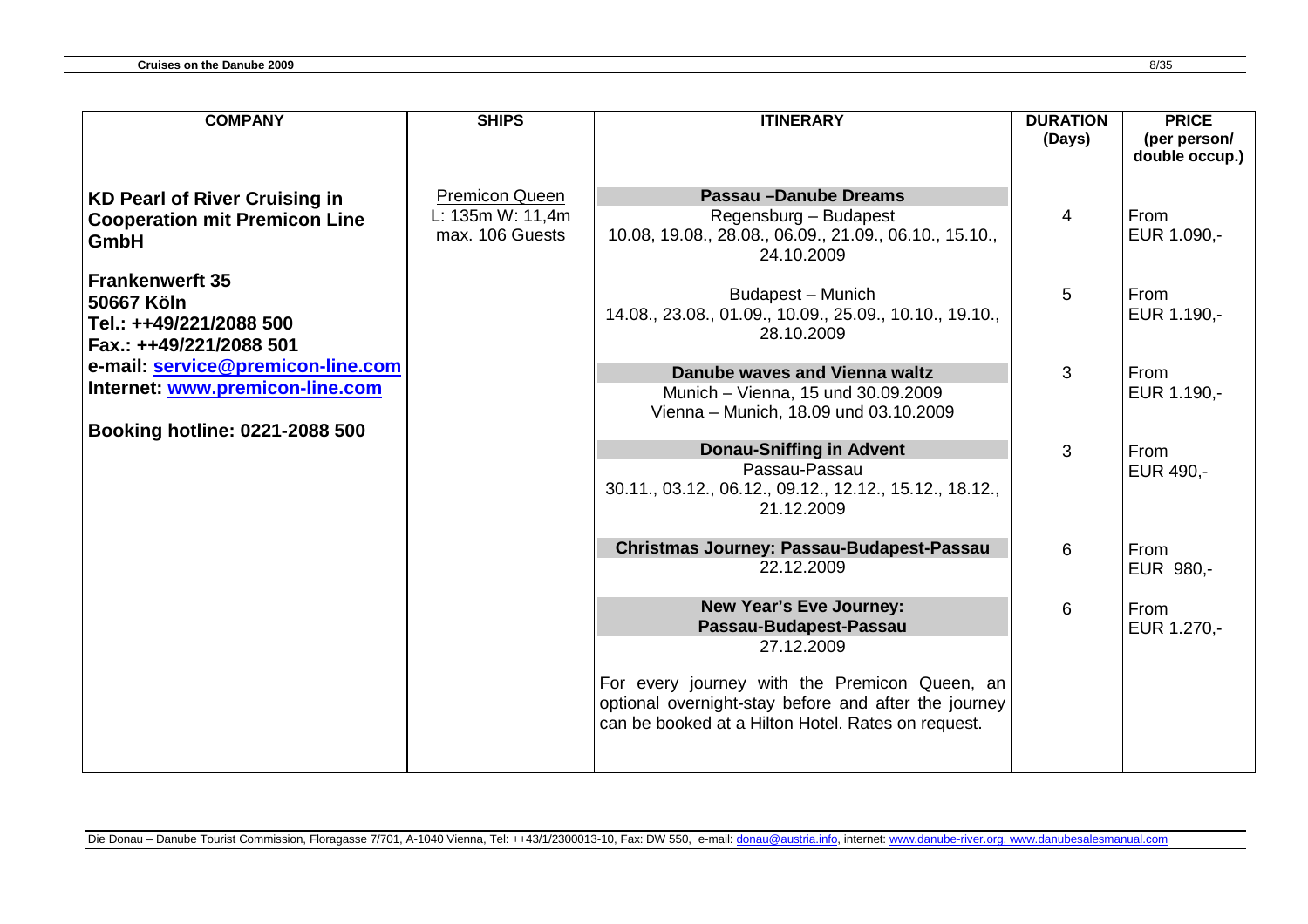| <b>COMPANY</b>               | <b>SHIPS</b>             | <b>ITINERARY</b>                                        | <b>DURATION</b><br>(Days) | <b>PRICE</b><br>(per person/<br>double occup.) |
|------------------------------|--------------------------|---------------------------------------------------------|---------------------------|------------------------------------------------|
|                              |                          |                                                         |                           |                                                |
| nicko tours GmbH             | MS AUSTRIA***+           | <b>Danube Quartet</b>                                   | 6                         | <b>MS Donaustar</b>                            |
|                              | L: $104,64m$ W: $11,6 m$ | Passau - Vienna - Budapest - Bratislava -               |                           | From                                           |
| <b>Mittlerer Pfad 2</b>      | max. 174 Guests          | Krems/Melk - Passau                                     |                           | EUR 499,-                                      |
| D-70499 Stuttgart            |                          | MS DONAUSTAR: 16.04., 21.04., 26.04., 01.05.,           |                           | <b>MS Flamenco</b>                             |
| Tel.: +49 711 24 89 80-0     | MS CLASSICA****          | 06.05., 05.10., 10.10.2009                              |                           | From                                           |
| Fax.: +49 711 24 89 80-77    | L: 111,2m W: 11,4m       | MS FLAMENCO: 05.10.2009                                 |                           | EUR 349,-                                      |
| e-mail: info@nicko-tours.de  | max. 157 Guests          | MS DNEPR: 02.04., 23.04., 14.05., 04.06., 25.06.,       |                           | <b>MS Dnepr</b>                                |
| Internet: www.nicko-tours.de |                          | 16.07., 06.08., 27.08., 17.09., 08.10.2009              |                           | From                                           |
|                              | MS DNEPR***              |                                                         |                           | EUR 399,-                                      |
|                              | L: 105,9m W: 16,1 m      |                                                         |                           |                                                |
|                              | max. 156 Guests          | <b>Danube Rhapsodie</b>                                 | 8                         | <b>MS Donaustar</b>                            |
|                              |                          | Passau - Vienna - Budapest - Kalocsa - Budapest/        |                           | From                                           |
|                              | DONAUSTAR***             | Esztergom - Bratislava/ Vienna - Passau                 |                           | EUR 699,-                                      |
|                              | L: 107,3m W: 12,8m       | MS DONAUSTAR: Every Mon, 11.05.-28.09.2009              |                           | <b>MS Serenity</b>                             |
|                              | max. 168 Guests          | MS SERENITY: Every Mon, 18.05.-24.08. u.                |                           | From                                           |
|                              |                          | 14.09.2009                                              |                           | EUR 999,-                                      |
|                              | MS FIDELIO****           |                                                         |                           |                                                |
|                              | L: 110m W: 11,4m         | <b>Danube Waltz</b>                                     | 8                         | From                                           |
|                              | max. 148 Guests          | Passau - Wachau - Budapest - Budapest/                  |                           | EUR 599,-                                      |
|                              | <b>MS FLAMENCO****</b>   | Esztergom - Bratislava - Vienna - Melk - Passau         |                           |                                                |
|                              | L: $135m$ W: $11,4 m$    | MS FIDELIO: Every Mon, 06.04.-26.10.09                  |                           |                                                |
|                              | max. 200 Guests          | MS CLASSICA: Every Mon, 06.04.-26.10.09                 |                           |                                                |
|                              |                          | MS AUSTRIA: Every Mon, 06.04.-26.10.09                  |                           |                                                |
|                              | <b>MS SERENITY****</b>   | Passau - Melk/Vienna - Vienna - Budapest -              | 8                         | From                                           |
|                              | L: 110m W: 11,4 m        | Budapest/Esztergom - Bratislava - Wachau -              |                           | EUR 499,-                                      |
|                              | max. 190 Guests          | Passau                                                  |                           |                                                |
|                              |                          | MS FLAMENCO: 30.03., 20.04., 27.04., 04.05.,            |                           |                                                |
|                              |                          | 25.05., 01.06., 22.06., 29.06., 20.07., 27.07., 17.08., |                           |                                                |
|                              |                          | 24.08., 14.09., 21.09., 28.09.2009                      |                           |                                                |
|                              |                          |                                                         |                           |                                                |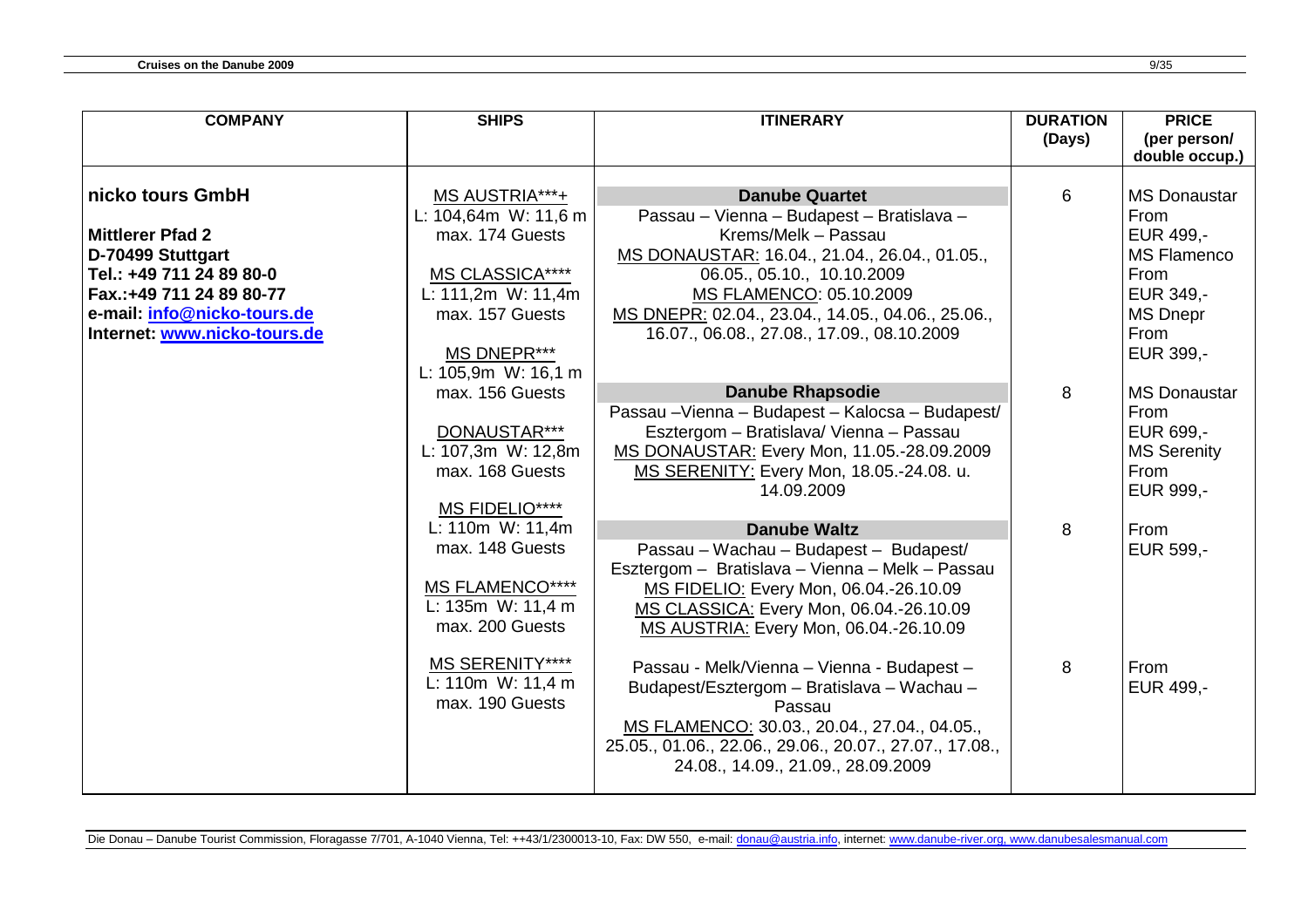| <b>COMPANY</b>                          | <b>SHIPS</b>                                                                                                                        | <b>ITINERARY</b>                                                                                                                                                                                                                                                                                                                         | <b>DURATION</b><br>(Days) | <b>PRICE</b><br>(per person/ |
|-----------------------------------------|-------------------------------------------------------------------------------------------------------------------------------------|------------------------------------------------------------------------------------------------------------------------------------------------------------------------------------------------------------------------------------------------------------------------------------------------------------------------------------------|---------------------------|------------------------------|
|                                         |                                                                                                                                     |                                                                                                                                                                                                                                                                                                                                          |                           | double occup.)               |
| <b>Continuation</b><br>nicko tours GmbH | <b>MS RIVER</b><br>NAVIGATOR****<br>L: 110 $m$ W: 11,4 $m$<br>max. 142 guests                                                       | <b>Viennese Waltz</b><br>Vienna - Linz - Budapest - Vienna<br>MS RIVER NAVIGATOR: 28.03., 04.04., 11.04.,<br>18.04., 25.04., 02.05., 23.05., 30.05., 20.06., 27.06.,<br>18.07., 25.07., 01.08., 08.08., 15.08., 22.08., 29.08.,<br>19.09., 26.09., 17.10., 24.10., 31.10.2009                                                            | 8                         | From<br>EUR 749,-            |
|                                         | <b>MS DELTASTAR***</b><br>L: 107,3m W: 12,8 m<br>max. 168 guests<br><b>MS DONAUSTAR***</b><br>L: 107,3m W: 12,8m<br>max. 168 guests | Passau - Danube delta - Bukarest (with flight)<br>ഛ<br>Passau - Vienna - Budapest - Mohacs - Belgrade -<br>Iron Gate - Rousse - Donaudelta - Bukarest<br>MS DONAUSTAR: 15.10.-24.10.2009<br>MS DELTASTAR: 12.10.-21.10.2009                                                                                                              | 10                        | From<br>EUR 1099,-           |
|                                         |                                                                                                                                     | Bukarest - Danube delta - Passau (with flight)<br>Bukarest - Donaudelta - Rousse - Iron Gate -<br>Belgrade - Mohacs - Budapest - Vienna - Passau<br>MS DONAUSTAR: 06.04.-16.04.2009<br>MS DELTASTAR: 03.04.-13.04.2009                                                                                                                   | 11                        | From<br>EUR 1099,-           |
|                                         |                                                                                                                                     | Donausymphonie 29<br>Passau - Vienna - Budapest - Mohacs - Belgrade -<br>Eisernes Tor - Rousse - Tulcea/Donaudelta -<br>Bukarest - Eisernes Tor - Novi Sad - Kalocsa -<br>Bratislava - Wachau - Passau<br>MS DELTASTAR: 13.04., 27.04., 11.05., 25.05.,<br>08.06., 22.06., 06.07., 20.07., 03.08., 17.08., 31.08.,<br>14.09., 28.09.2009 | 15                        | From<br>EUR 1.399,-          |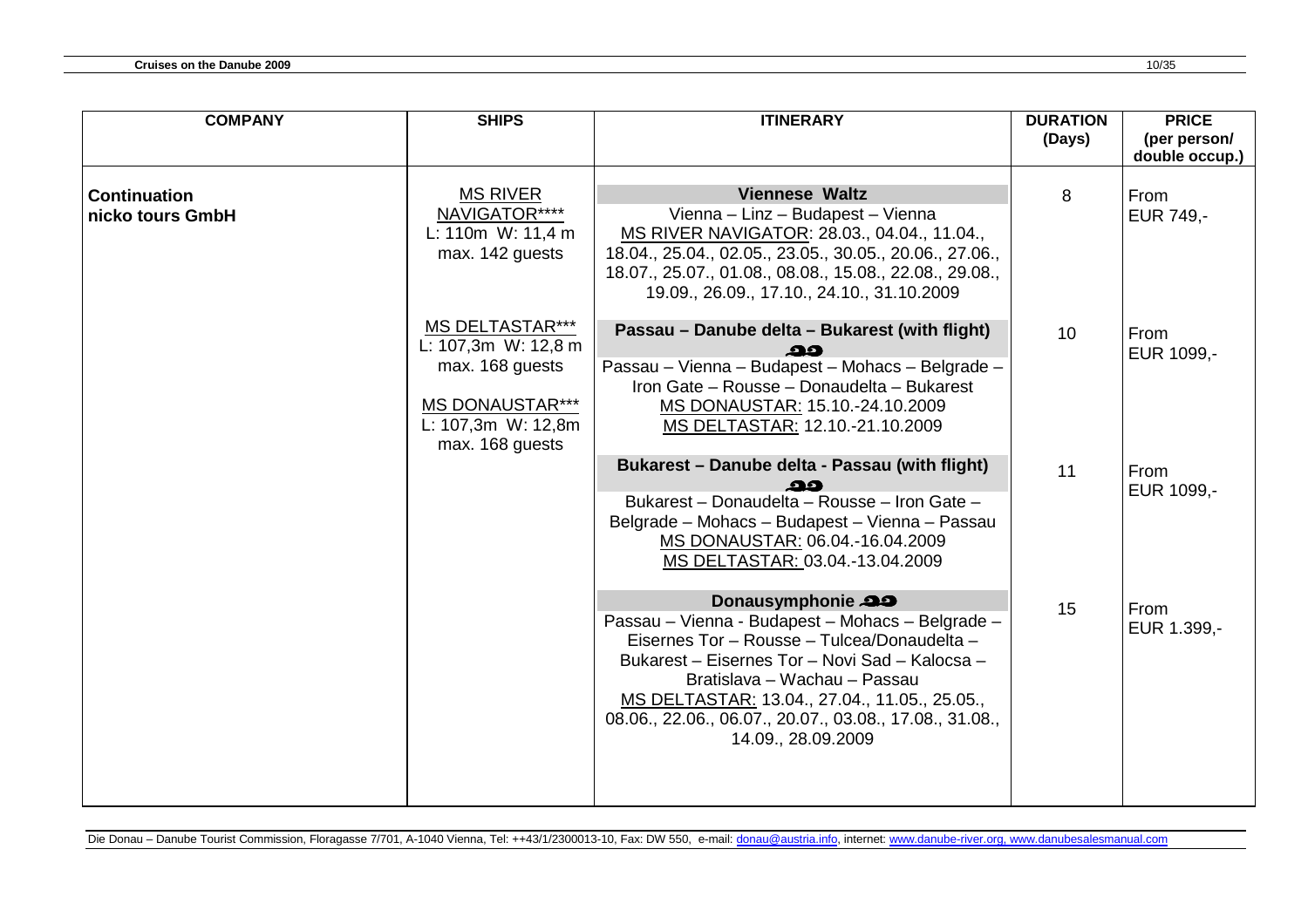| <b>COMPANY</b>                          | <b>SHIPS</b>                                                                                                                     | <b>ITINERARY</b>                                                                                                                                                                                                                                                                                                                    | <b>DURATION</b><br>(Days) | <b>PRICE</b><br>(per person/<br>double occup.)                                       |
|-----------------------------------------|----------------------------------------------------------------------------------------------------------------------------------|-------------------------------------------------------------------------------------------------------------------------------------------------------------------------------------------------------------------------------------------------------------------------------------------------------------------------------------|---------------------------|--------------------------------------------------------------------------------------|
| <b>Continuation</b><br>nicko tours GmbH | <b>MS FLAMENCO****</b><br>L: 135m W: 11,4 m<br>max. 200 guests<br><b>MS SERENITY****</b><br>L: 110m W: 11,4 m<br>max. 190 guests | Danube Melody 29<br>Passau – Vienna – Budapest – Kalocsa – Belgrade –<br>Iron Gate - Rousse - Cernavoda - Bukarest - Iron<br>Gate – Novi Sad – Mohacs/ Kalocsa – Bratislava –<br>Wachau – Passau<br>MS FLAMENCO: 06.04., 11.05., 08.06., 06.07.,<br>03.08., 31.08. u. 25.10.2009<br>MS SERENITY: 08.06., 06.07., 03.08., 31.08.2009 | 15                        | <b>MS Flamenco</b><br>From<br>EUR 999,-<br><b>MS Serenity</b><br>From<br>EUR 1.999,- |
|                                         | <b>MS RIVER</b><br>NAVIGATOR****<br>L: 110 $m$ W: 11,4 $m$<br>max. 142 guests                                                    | Viennese Serenade 20<br>Vienna - Danube delta - Vienna<br>MS RIVER NAVIGATOR: 09.05., 06.06., 04.07.,<br>05.09., 03.10.2009                                                                                                                                                                                                         | 15                        | From<br>EUR 1.999,-                                                                  |
|                                         | MS DNEPR***<br>L: $105,9m$ W: $16,1 m$<br>max. 156 guests                                                                        | Danube Concert 29<br>Passau – Ukrainian Danube delta – Passau<br>MS DNEPR: 07.04., 28.04., 19.05., 09.06., 30.06.,<br>21.07., 11.08., 01.09., 22.09., 13.10.2009                                                                                                                                                                    | 17                        | From<br>EUR 1.249,-                                                                  |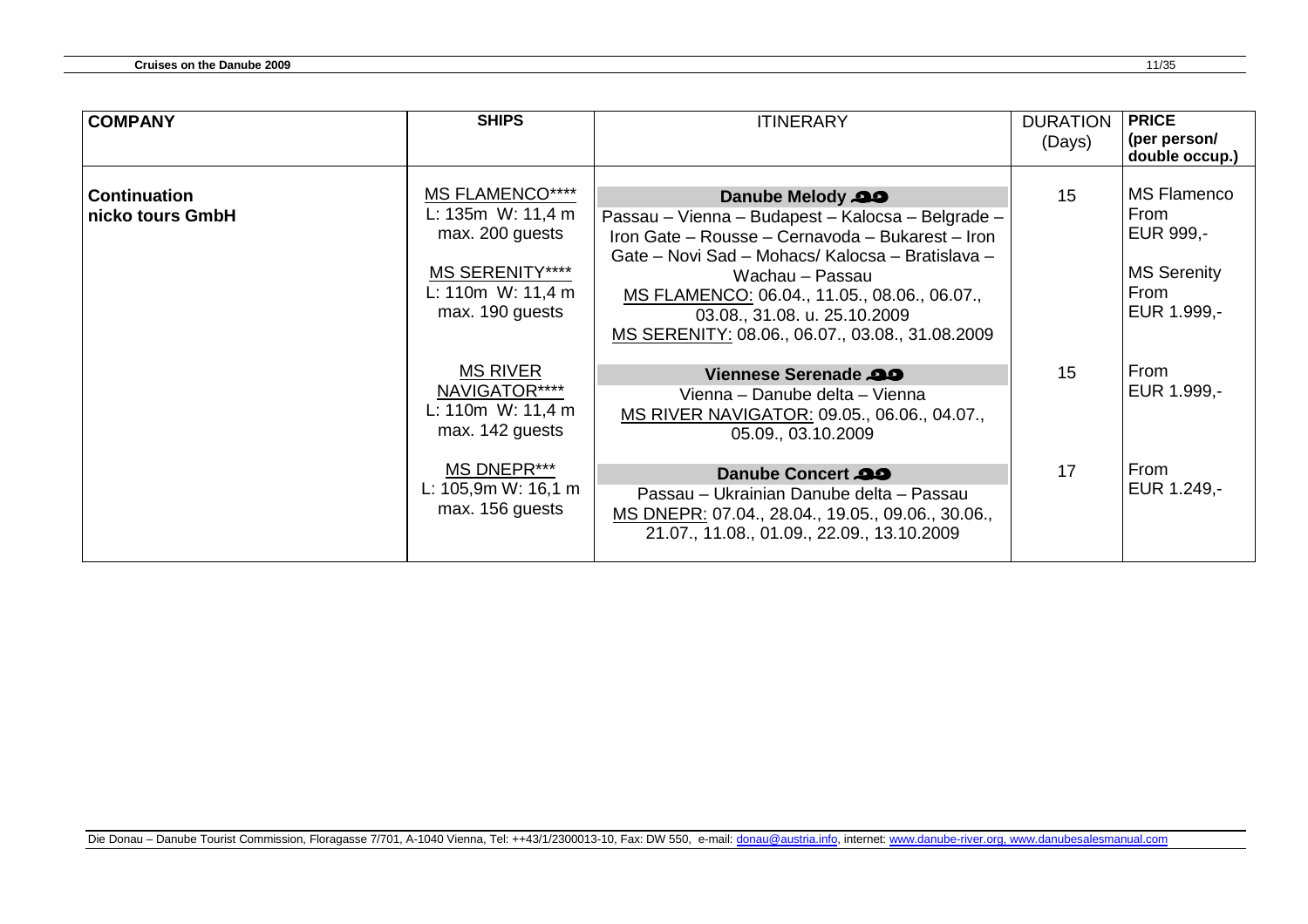| <b>COMPANY</b>                                                                                 | <b>SHIPS</b>                                                                                                               | <b>ITINERARY</b>                                                                                                                                                                                                                                                                          | <b>DURATION</b> | <b>PRICE</b>                                                                                  |
|------------------------------------------------------------------------------------------------|----------------------------------------------------------------------------------------------------------------------------|-------------------------------------------------------------------------------------------------------------------------------------------------------------------------------------------------------------------------------------------------------------------------------------------|-----------------|-----------------------------------------------------------------------------------------------|
|                                                                                                |                                                                                                                            |                                                                                                                                                                                                                                                                                           | (Days)          | (per person/                                                                                  |
|                                                                                                |                                                                                                                            |                                                                                                                                                                                                                                                                                           |                 | double occup.)                                                                                |
| <b>Phoenix Reisen GmbH</b><br><b>Pfaelzer Str. 14</b><br>D-53111 Bonn<br>Tel: ++49/228 9260-55 | <b>MS Sofia</b><br>L: 113,5m W: 16m<br>max. 190 Guests                                                                     | Donauimpressionen (Danube Impressions)<br>Passau - Vienna - Esztergom - Budapest -<br>Bratislava - Dürnstein - Passau<br>04.04., 09.04., 14.04., 05.05., 10.05., 15.05., 20.05.,<br>10.06., 15.06., 20.06., 11.07., 16.07., 21.07., 11.08.,                                               | 5               | From<br>EUR 349,-                                                                             |
| Fax: ++49/228 9260-99                                                                          |                                                                                                                            | 01.09., 06.09., 11.09., 18.10.2009                                                                                                                                                                                                                                                        |                 |                                                                                               |
| Internet: www.PhoenixReisen.com                                                                | MS Wolga                                                                                                                   | Donaurhapsody (Danube Rhapsody)                                                                                                                                                                                                                                                           | 6               | From                                                                                          |
| e-mail: Info@PhoenixReisen.com                                                                 | L: 116m W: 17m<br>max. 160 Guests                                                                                          | Passau - Vienna - Esztergom - Budapest -<br>Bratislava - Dürnstein - Passau<br>06.04., 12.04., 18.04., 24.04., 30.04., 06.05., 12.05.,<br>18.05., 06.09., 12.09., 18.09., 24.09., 30.09., 06.10.,<br>12.10., 18.10.2009                                                                   |                 | EUR 449,-                                                                                     |
|                                                                                                | <b>MS Viktoria</b><br>L: 126,7m W: 11,4m<br>max. 180 Guests<br><b>MS Swiss Crown</b><br>L: 110m W:11,4m<br>max. 152 Guests | Donau im 3/4 Takt (Waltzing down the Danube)<br>Passau - Melk - Esztergom - Budapest -<br>Bratislava - Vienna - Dürnstein - Passau<br>MS Viktoria: 16.05., 06.06., 27.06., 04.07., 08.08.,<br>15.08., 22.08., 10.10.2009<br>MS Swiss Crown: 19.04., 26.04., 03.05., 26.05.,<br>02.06.2009 | $\overline{7}$  | <b>MS Viktoria:</b><br>From<br>EUR 849,-<br><b>MS Swiss</b><br>Crown:<br>From EUR<br>$749. -$ |
|                                                                                                | <b>MS Prinzessin</b><br>Katharina<br>L: 110m W: 11,2m<br>max. 144 Guests                                                   | Schöne blaue Donau (Beautiful Blue Danube)<br>Passau - Bratislava - Esztergom - Budapest -<br>Vienna - Rossatz - Melk - Passau<br>Jeweils Freitag ab 03.04. bis 16.10.2009                                                                                                                | $\overline{7}$  | From EUR<br>$549,-$                                                                           |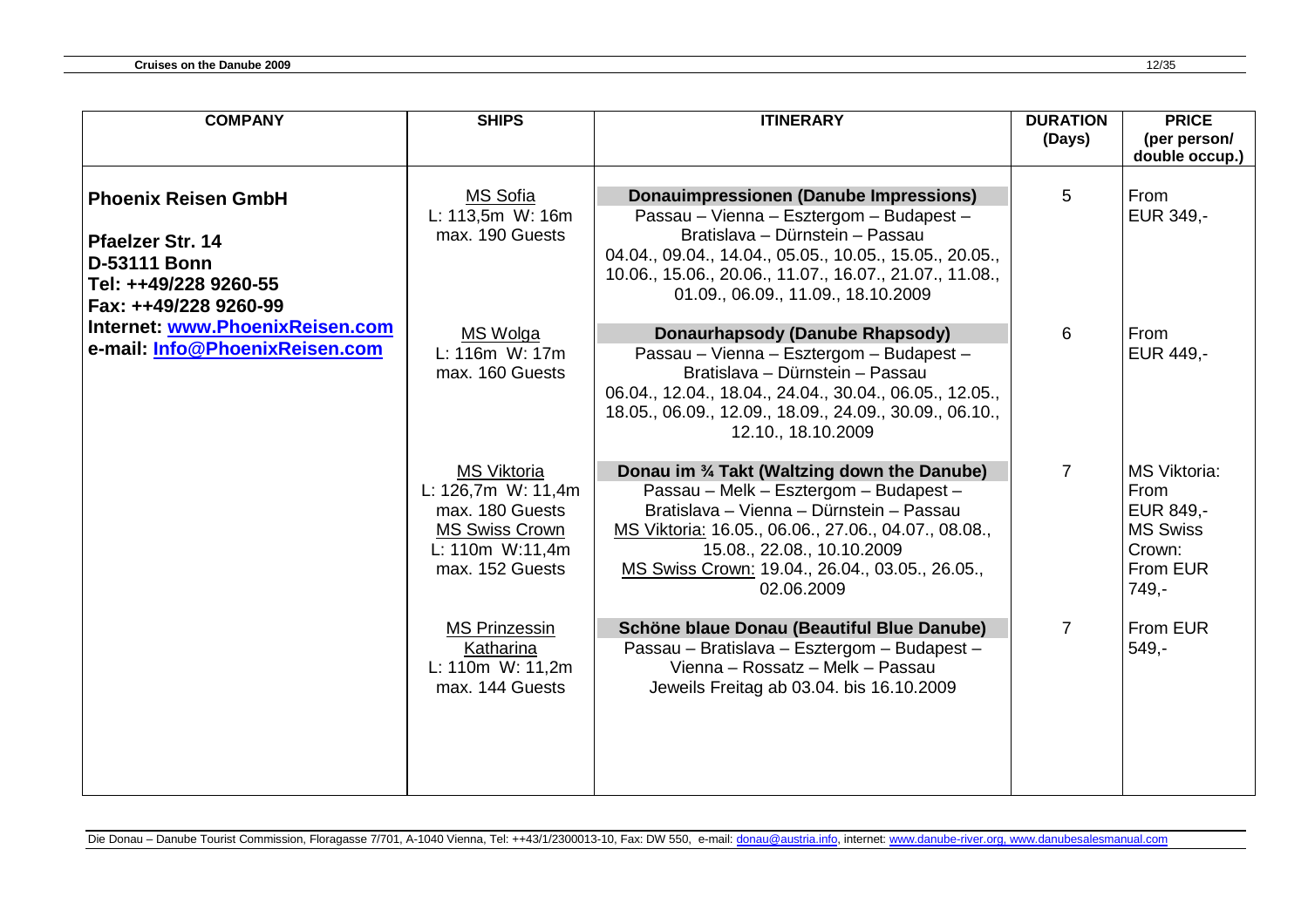| <b>COMPANY</b>                                    | <b>SHIPS</b>                                                                                                      | <b>ITINERARY</b>                                                                                                                                                                                                                                                                                               | <b>DURATION</b><br>(Days) | <b>PRICE</b><br>(per person/<br>double occup.)                                    |
|---------------------------------------------------|-------------------------------------------------------------------------------------------------------------------|----------------------------------------------------------------------------------------------------------------------------------------------------------------------------------------------------------------------------------------------------------------------------------------------------------------|---------------------------|-----------------------------------------------------------------------------------|
| <b>Continuation</b><br><b>Phoenix Reisen GmbH</b> | <b>MS Ukraina</b><br>L: 116m W: 17m<br>max. 160 Guests<br><b>MS Gloria</b><br>L: 110m W: 11,4m<br>max. 150 Guests | Donausymphonie (Danube Symphony)<br>Passau - Vienna - Esztergom - Kalocsa - Solt -<br>Budapest - Bratislava - Rossatz - Melk - Passau<br>MS Ukraina: 04.04., 11.04., 18.04., 17.05., 23.06.,<br>07.07., 14.07., 10.10., 17.10.2009<br>MS Gloria: 21.07., 28.07., 04.08., 26.08., 17.09.,<br>09.10., 16.10.2009 | $\overline{7}$            | <b>MS Ukraina:</b><br>From<br><b>EUR 529,-</b><br>MS Gloria:<br>From<br>EUR 849,- |
|                                                   | <b>MS Danubia</b><br>L: 102m W:11,4m<br>max. 152 Guests                                                           | <b>Donauquartett (Danube Quartette)</b><br>Passau - Dürnstein - Vienna-Nußdorf - Esztergom -<br>Budapest - Bratislava - Emmersdorf - Grein -<br>Passau<br>19.04., 26.04., 14.05., 21.05., 28.05., 04.06., 11.06.,<br>18.06., 25.06., 02.07., 31.07., 07.08., 14.08., 21.08.,<br>28.08., 04.09., 11.09.2009     | $\overline{7}$            | From EUR<br>$649 -$                                                               |
|                                                   | <b>MS Switzerland</b><br>L: 100m W: 11,1m<br>max. 160 Guests                                                      | Donau – Prélude (Danube – Prélude)<br>Passau - Melk - Vienna - Esztergom - Budapest -<br>Bratislava - Vienna - Linz - Passau<br>Jeweils Samstag ab 09.05. bis 19.09.2009                                                                                                                                       | $\overline{7}$            | From<br>EUR 999 .-<br><b>All inclusive</b>                                        |
|                                                   | <b>MS Rousse Prestige</b><br>L: 110m W:11,4m<br>max. 158 Guests                                                   | Donauharmonie (Danube Harmony)<br>Passau - Melk - Krems - Visegrad - Budapest -<br>Bratislava - Vienna - Linz - Passau<br>Jeweils So., ab 05.04. bis 25.10.2009                                                                                                                                                | $\overline{7}$            | From<br>EUR 699,-<br><b>All inclusive</b>                                         |
|                                                   | <b>MS Aurelia</b><br>L: 110m W:11,4m<br>max. 158 Guests                                                           | <b>Donauharmonie (Danube Harmony)</b><br>Passau - Melk - Esztergom - Budapest -<br>Bratislava - Vienna - Dürnstein - Passau<br>12.06., 19.06., 12.07., 19.07., 26.07., 19.09., 12.10.,<br>19.10.2009                                                                                                           | $\overline{7}$            | From<br>EUR 699,-<br><b>All inclusive</b>                                         |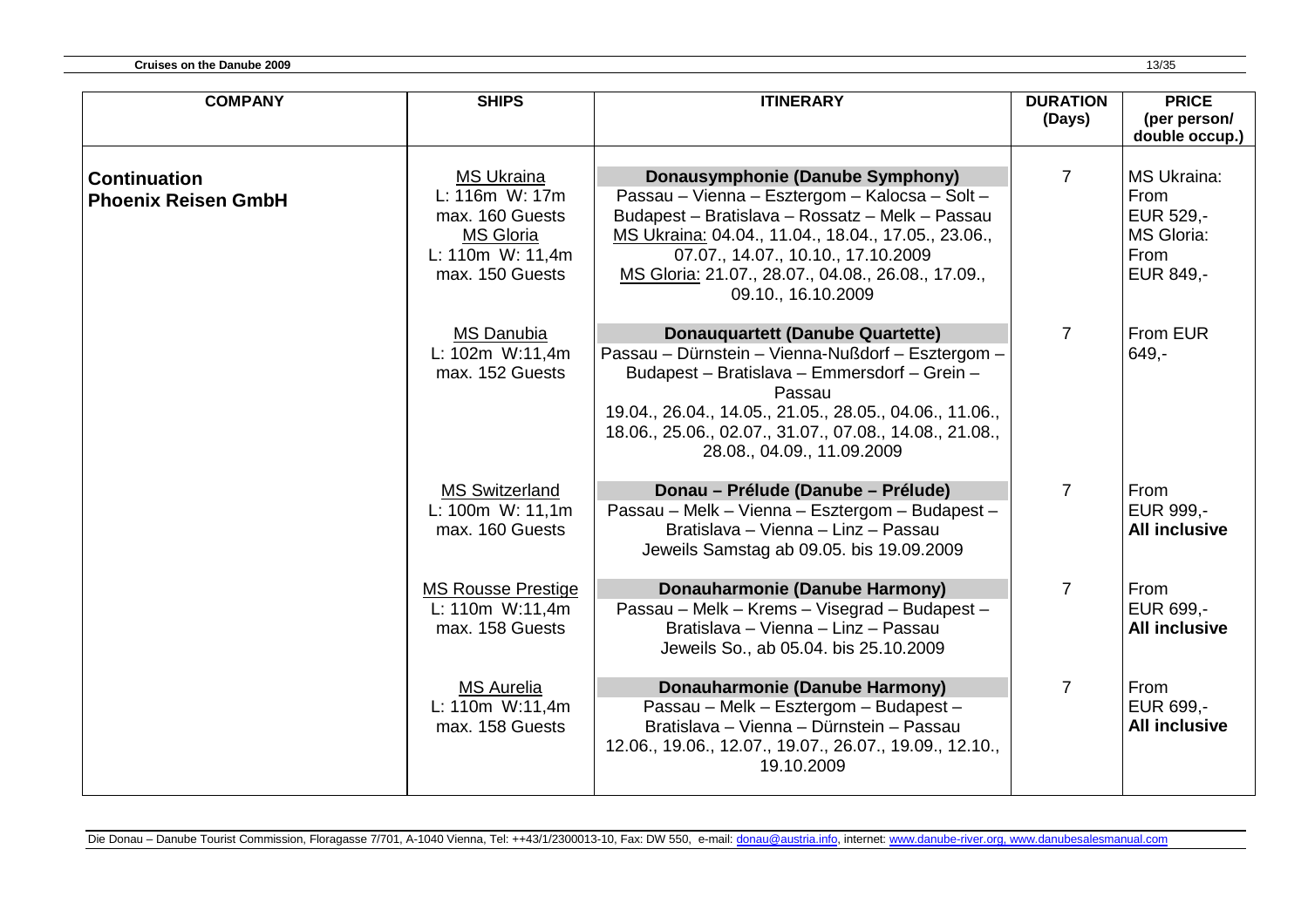| <b>COMPANY</b>                                    | <b>SHIPS</b>                                                | <b>ITINERARY</b>                                                                                                                                                                                                                                                                                          | <b>DURATION</b><br>(Days) | <b>PRICE</b><br>(per person/<br>double occup.) |
|---------------------------------------------------|-------------------------------------------------------------|-----------------------------------------------------------------------------------------------------------------------------------------------------------------------------------------------------------------------------------------------------------------------------------------------------------|---------------------------|------------------------------------------------|
| <b>Continuation</b><br><b>Phoenix Reisen GmbH</b> | MS Wolga<br>L: 116m W: 17m<br>max. 160 Guests               | <b>Faszination Donau (Fascinating Danube).99</b><br>Passau – Dürnstein – Vienna – Bratislava –<br>Budapest - Vukovar - Belgradee - "Eisernes Tor" -<br>Turnu Severin - Vidin - Oriachovo - Giurgiu -<br>Oltenita - Tulcea<br>24.05., 14.06., 05.07., 26.07., 16.08.2009                                   | 10                        | From<br>EUR 1.149,-                            |
|                                                   | <b>MS Wolga</b><br>L: 116m W: 17m<br>max. 160 Guests        | Donauerlebnis (Danube Experience).33<br>Tulcea - Vilkovo - Izmail - Cernavoda - Rousse -<br>Somovit - Vidin - "Eisernes Tor" - Novi Sad -<br>Mohacs - Kalocsa - Budapest - Esztergom - Vienna<br>- Krems - Melk - Passau<br>03.06., 24.06., 15.07., 05.08., 26.08.2009                                    | 11                        | From<br>EUR 1.249,-                            |
|                                                   | <b>MS Danubia</b><br>L: 102m W:11,4m<br>max. 152 Guests     | Donaukaleidoskop (Danube Kaleidoscope).<br>Passau - Dürnstein - Vienna-Nußdorf - Budapest -<br>Mohacs - Belgradee - Novi Sad - Fajsz -<br>Dunaföldvar - Bratislava - Emmersdorf - Passau<br>03.05., 09.07., 20.07., 18.09.2009                                                                            | 11                        | From<br>EUR 1.099,-                            |
|                                                   | <b>MS Viktoria</b><br>L: 126,7m W: 11,4m<br>max. 180 Guests | Donauwalzer (Blue Danube Waltz) 29<br>Passau - Vienna - Esztergom - Budapest - Kalocsa<br>- Belgradee - Rousse - Tulcea - Oltenita - Giurgiu -<br>Novi Sad - Komarno - Bratislava - Krems - Melk -<br>Passau<br>Jeweils Sa, 18.04., 02.05., 23.05., 13.06., 11.07.,<br>25.07., 29.08., 12.09., 26.09.2009 | 14                        | From<br>EUR 1.699,-                            |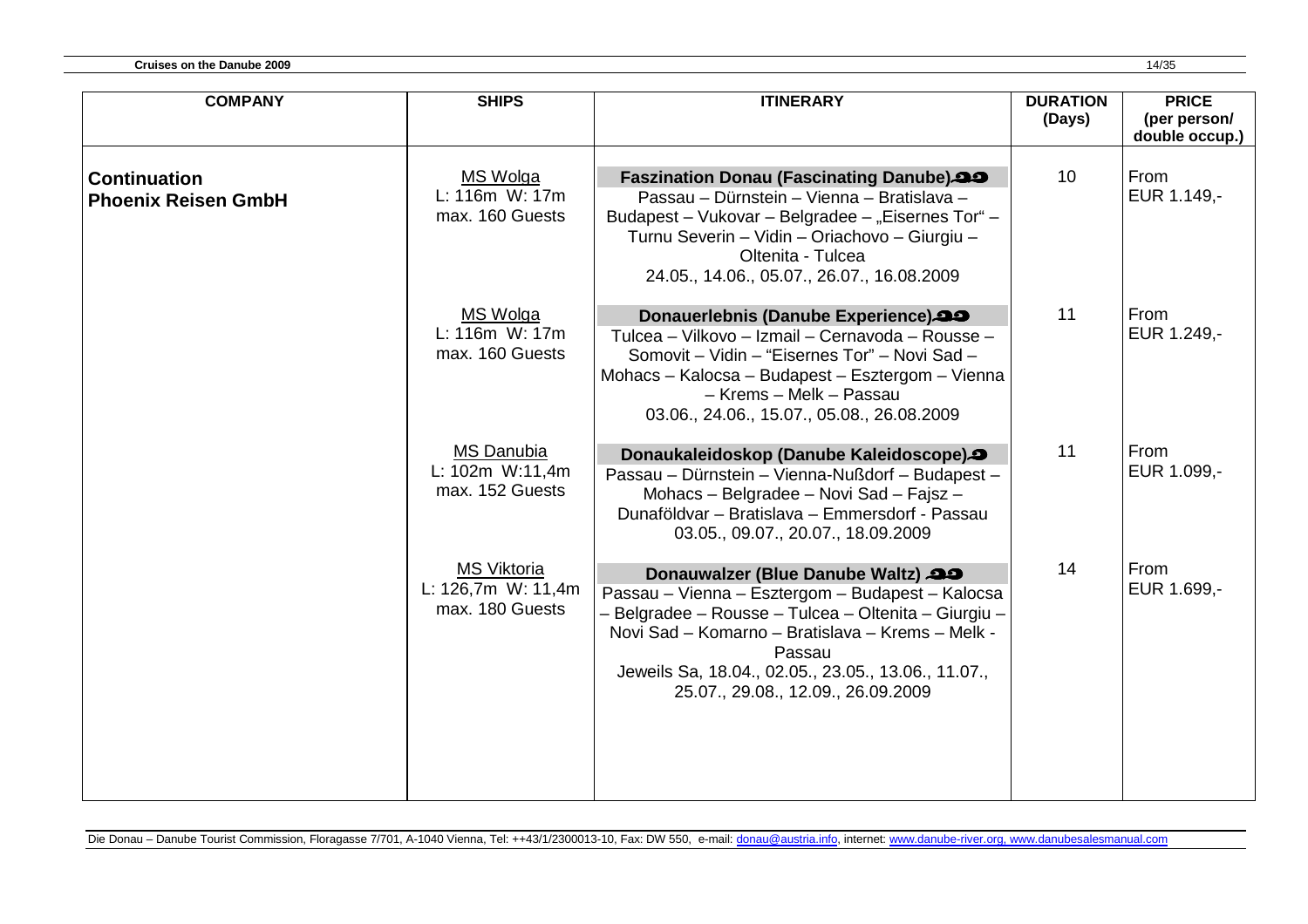|                                                   | <b>SHIPS</b>                                                                                                           | <b>ITINERARY</b>                                                                                                                                                                                                                                                                                                                      | <b>DURATION</b><br>(Days) | <b>PRICE</b><br>(per person/<br>double occup.)                                                                        |
|---------------------------------------------------|------------------------------------------------------------------------------------------------------------------------|---------------------------------------------------------------------------------------------------------------------------------------------------------------------------------------------------------------------------------------------------------------------------------------------------------------------------------------|---------------------------|-----------------------------------------------------------------------------------------------------------------------|
| <b>Continuation</b><br><b>Phoenix Reisen GmbH</b> | <b>MS Ukraina</b><br>L: 116m W: 17m<br>max. 160 Guests                                                                 | <b>Bezaubernde Donau (Charming Danube)</b> 29<br>Passau - Bratislava - Budapest - Solt - Kalocsa -<br>Novi Sad - Belgradee - Giurgiu - Oltenita - Izmail -<br>Vilkovo - Nikopol - Oriachovo - Budapest -<br>Esztergom - Vienna - Dürnstein - Passau<br>25.04., 24.05., 21.07., 05.08., 20.08.2009                                     | 15                        | From<br>EUR 1.199,-                                                                                                   |
|                                                   | <b>MS Gloria</b><br>L: 110m W: 11,4m<br>max. 150 Guests                                                                | Donauglanzlichter (Danube Highlights) 29<br>Passau - Bratislava - Solt - Kalocsa - Mohacs - Novi<br>Sad - Belgradee - Giurgiu - Oltenita - Tulcea -<br>Rousse - Nikopol - Oriachovo - Budapest -<br>Esztergom - Vienna - Dürnstein - Melk - Passau<br>21.06., 06.07., 11.08., 02.09., 24.09.2009                                      | 15                        | From<br>EUR 1.999,-                                                                                                   |
|                                                   | MS Sofia<br>L: 113,5m W: 16m<br>max. 190 Guests                                                                        | Donauwellen (Danube Waves) 29<br>Passau - Vienna - Esztergom - Budapest - Mohacs<br>- Novi Sad - Belgradee - "Eisernes Tor" - Giurgiu -<br>Oltenita - Tulcea - Sulina - Rousse - Nikopol -<br>Vidin - Vukovar - Budapest - Bratislava -<br>Dürnstein - Melk - Passau<br>19.04., 25.05., 25.06., 26.07., 16.08., 16.09.,<br>02.10.2009 | 16                        | From<br>EUR 1.399,-                                                                                                   |
|                                                   | <b>MS Aurelia</b><br>L: 110m W:11,4m<br>max. 158 Guests<br><b>MS Swiss Crown</b><br>L: 110m W:11,4m<br>max. 152 Guests | Donau Total (Danube Total) 29<br>Passau - Bratislava - Budapest - Novi Sad -<br>Belgradee - Giurgiu - Oltenita - Vilkovo - Lom -<br>Vidin - Budapest - Esztergom - Vienna - Dürnstein<br>- Melk - Passau<br>MS Aurelia: 11.05., 27.05., 26.06., 02.08., 18.08.,<br>03.09., 26.09.2009;<br>MS Swiss Crown: 03.04., 10.05., 09.06.2009  | 16                        | <b>MS Aurelia:</b><br>From<br>EUR 1.999,-<br><b>All inclusive</b><br><b>MS Swiss</b><br>Crown:<br>From<br>EUR 1.499,- |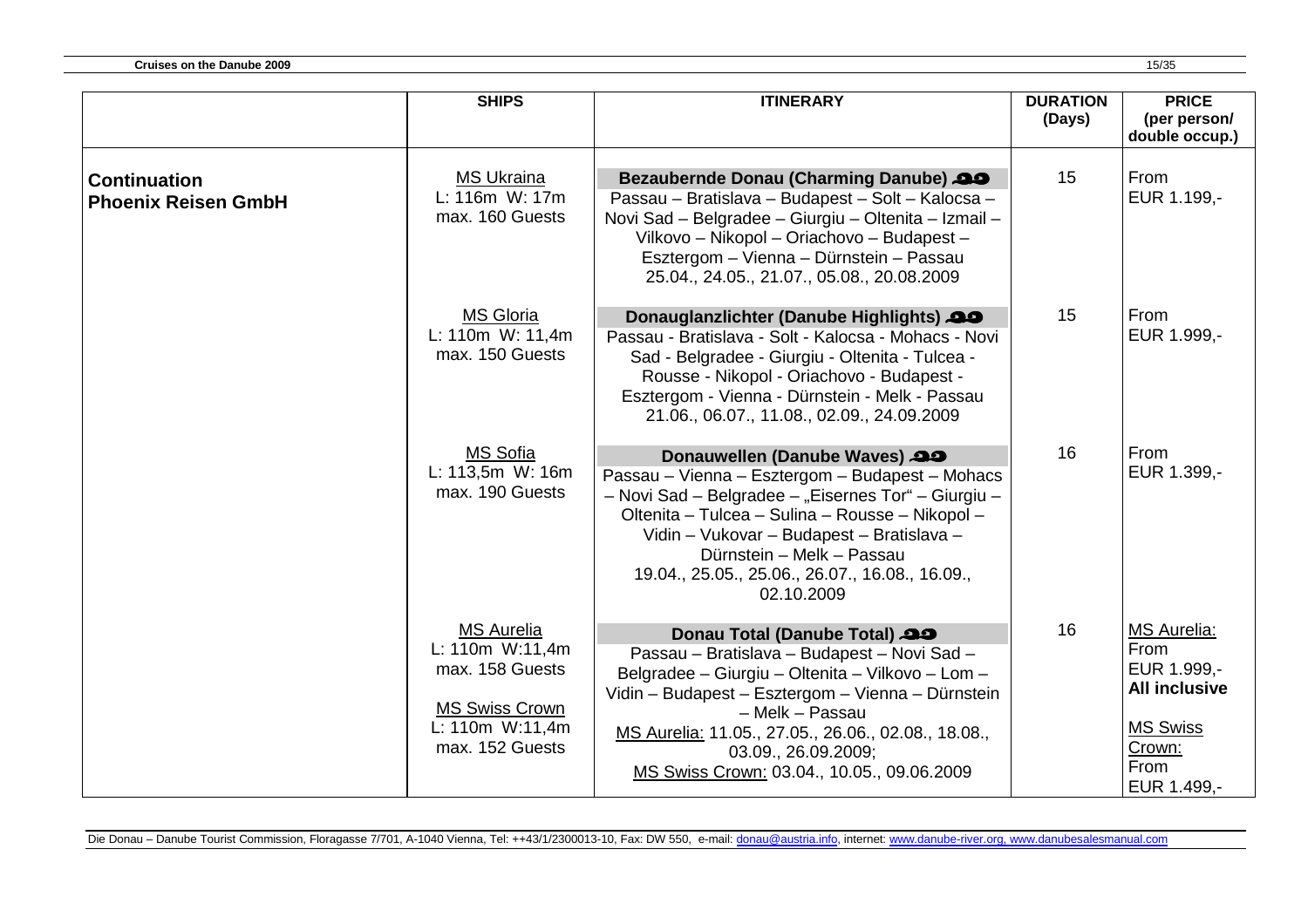| <b>COMPANY</b>                                    | <b>SHIPS</b>                                                    | <b>ITINERARY</b>                                                                                                                                                                                                                                                                                                                                                                                                     | <b>DURATION</b><br>(Days) | <b>PRICE</b><br>(per person/<br>double occup.) |
|---------------------------------------------------|-----------------------------------------------------------------|----------------------------------------------------------------------------------------------------------------------------------------------------------------------------------------------------------------------------------------------------------------------------------------------------------------------------------------------------------------------------------------------------------------------|---------------------------|------------------------------------------------|
| <b>Continuation</b><br><b>Phoenix Reisen GmbH</b> | <b>MS Wolga</b><br>L: 116m W: 17m<br>max. 160 Guests            | Donaumelodie (Danube Melody).33<br>Passau – Dürnstein – Vienna – Bratislava –<br>Budapest - Vukovar - Belgradee - "Eisernes Tor" -<br>Turnu Severin - Vidin - Giurgiu - Oltenita - Tulcea -<br>Vilkovo - Izmail - Cernavoda - Rousse - Somovit -<br>Vidin - "Eisernes Tor" - Novi Sad - Mohacs -<br>Kalocsa – Budapest – Esztergom – Vienna – Krems<br>- Melk - Passau<br>24.05., 14.06., 05.07., 26.07., 16.08.2009 | 21                        | From<br>EUR 1.999,-                            |
|                                                   | <b>MS Rousse Prestige</b><br>L: 110m W:11,4m<br>max. 158 Guests | Advent an der Donau (Advent on the Danube)<br>Passau – Vienna – Dürnstein – Melk - Passau<br>26.11., 03.12., 10.12., 17.12., 20.12.2009                                                                                                                                                                                                                                                                              | 3                         | From<br>EUR 179,-<br>All inclusive             |
|                                                   |                                                                 | Passau – Linz – Vienna – Dürnstein – Melk – Passau<br>29.11., 06.12., 13.12.2009                                                                                                                                                                                                                                                                                                                                     | 4                         | From<br>EUR 239,-<br>All inclusive             |
|                                                   |                                                                 | <b>Weihnachts- &amp; Silvesterreise</b><br>(Christmas- and New Year's Eve Journey)<br>Passau – Melk – Krems – Vienna – Komarno –<br>Budapest - Esztergom - Bratislava - Linz - Passau<br>23.12.2009 - 02.01.2010                                                                                                                                                                                                     | 10                        | From<br>EUR 949,-<br>All inclusive             |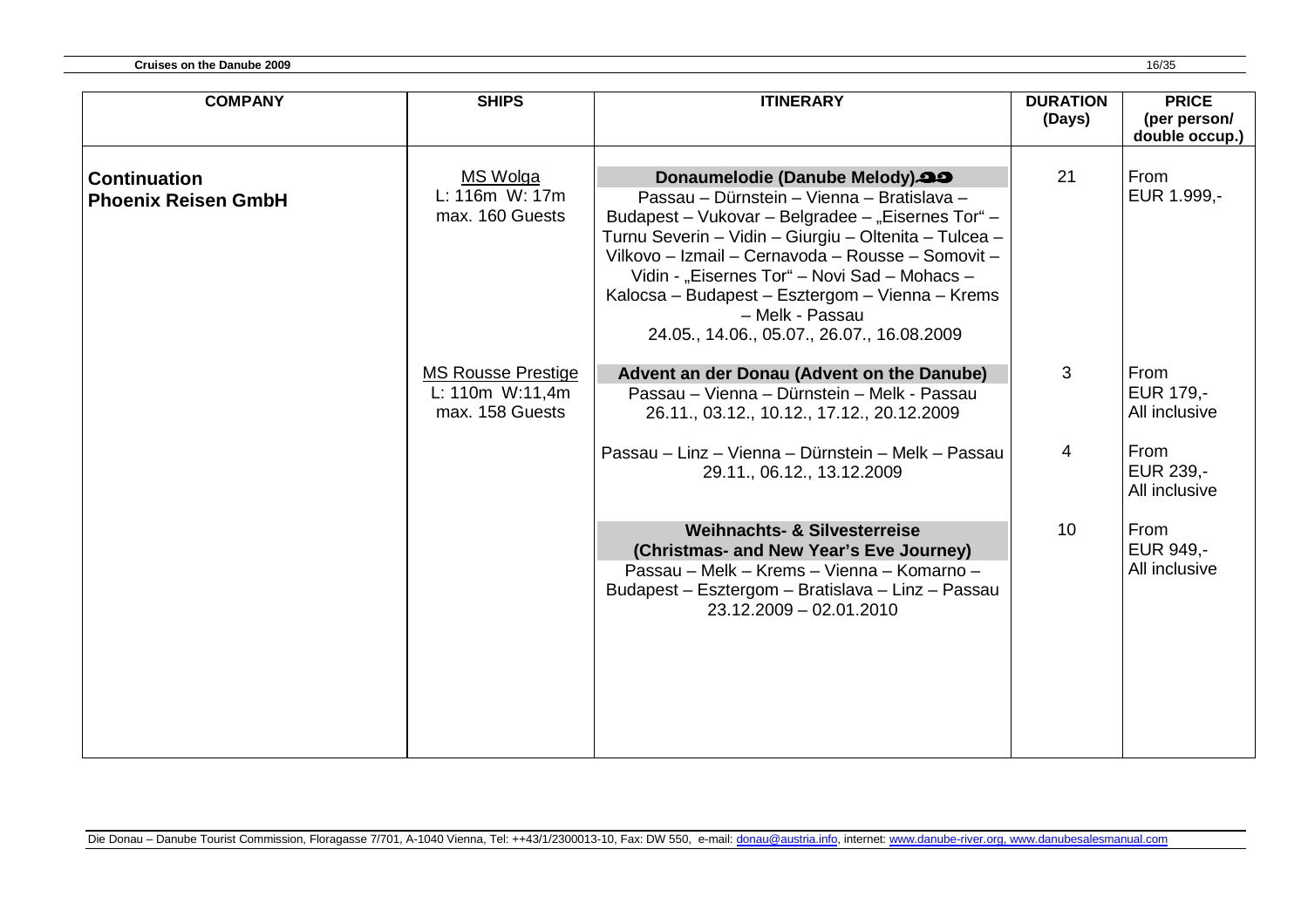| <b>COMPANY</b>                                                                                                 | <b>SHIPS</b>                                                 | <b>ITINERARY</b>                                                                                                                                                                                                                                                                                             | <b>DURATION</b><br>(Days) | <b>PRICE</b><br>(per person/<br>double occup.) |
|----------------------------------------------------------------------------------------------------------------|--------------------------------------------------------------|--------------------------------------------------------------------------------------------------------------------------------------------------------------------------------------------------------------------------------------------------------------------------------------------------------------|---------------------------|------------------------------------------------|
| plantours & Partner GmbH<br><b>Obernstraße 76</b><br><b>28195 Bremen</b>                                       | <b>SWISS TIARA</b><br>L: 110 m W: 11,40 m<br>max. 146 guests | <b>Along The Beautiful Blue Danube</b><br>Passau - Vienna - Esztergom - Budapest -<br>Bratislava - Dürnstein - Passau<br>13.10., 19.10., 25.10.2009                                                                                                                                                          | 7                         | From<br>EUR 799,-                              |
| <b>Deutschland</b><br>Tel.: 0049-421-173 69 0<br>Fax.: 0049-421-173 69 35<br>e-mail: info@plantours-partner.de |                                                              | On The Traces Of Empress "Sissi"<br>Passau - Dürnstein - Vienna - Esztergom - -<br>Bratislava - Melk - Passau<br>22.04., 18.05., 25.05., 16.08., 23.08., 21.09.2009                                                                                                                                          | 8                         | From<br>EUR 999,-                              |
| Internet: www.plantours-partner.de                                                                             |                                                              | From The Danube Delta To Passau<br>Tulcea - St. Gheorghe - Vilkovo - Cernavoda -<br>Bukarest - Oltenita - Tutrakan - Russe - Nikopol -<br>Eisernes Tor - Belgradee - Novi Sad - Mohács -<br>Kalocsa - Budapest - Esztergom - Vienna -<br>Dürnstein - Passau<br>08.05-18.05.2009                              | 11                        | From<br>EUR 1.599,-                            |
|                                                                                                                |                                                              | On The Danube To The Black Sea<br>Passau - Bratislava - Mohacs - Novi Sad -<br>Belgradee - Budapest - Eisernes Tor - Giurgiu -<br>Fetesti - St. Gheorghe - Tulcea - Russe - Nikopol -<br>Orjahovo - Eisernes Tor - Budapest - Esztergom -<br>Vienna - Dürnstein - Passau<br>30.08.-14.09., 28.09.-13.10.2009 | 16                        | From<br>EUR 2.199,-                            |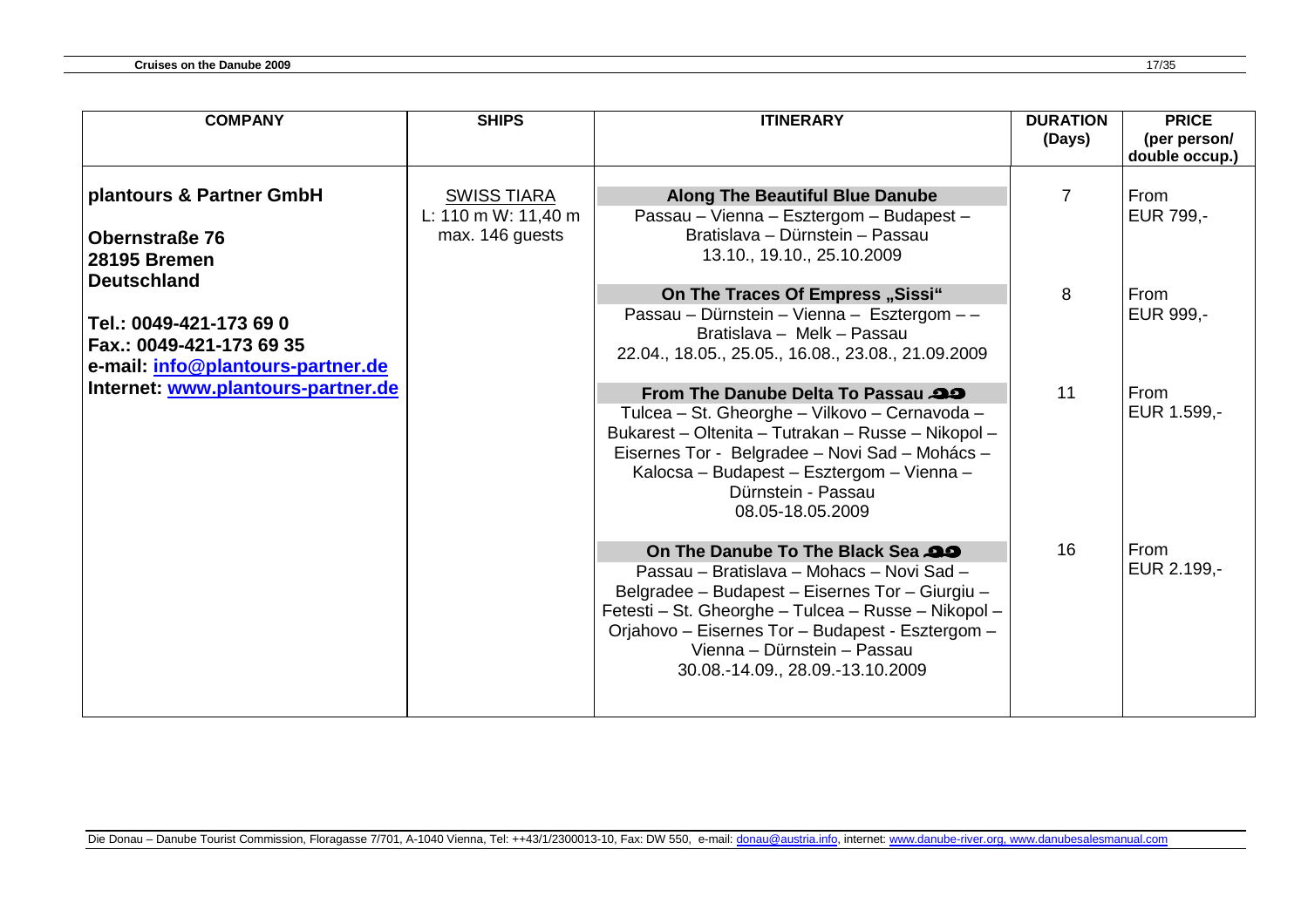| <b>COMPANY</b>                                                                                      | <b>SHIPS</b>                                                     | <b>ITINERARY</b>                                                                                                                                                                                                                                                                                   | <b>DURATION</b><br>(Days) | <b>PRICE</b><br>(per person/                                      |
|-----------------------------------------------------------------------------------------------------|------------------------------------------------------------------|----------------------------------------------------------------------------------------------------------------------------------------------------------------------------------------------------------------------------------------------------------------------------------------------------|---------------------------|-------------------------------------------------------------------|
|                                                                                                     |                                                                  |                                                                                                                                                                                                                                                                                                    |                           | double occup.)                                                    |
| <b>TUI Deutschland GmbH</b><br><b>Karl-Wiechert-Allee 23</b><br>30625 Hannover                      | <b>TUI Maxima</b><br>L: $126,7$ m, W: $11,4m$<br>max. 180 guests | <b>Donaufürst (Danube Prince)</b><br>Passau – Vienna – Budapest – Bratislava – Melk –<br>Passau<br>09.04., 14.04., 03.05., 30.08., 25.10.2009                                                                                                                                                      | 6                         | From<br>EUR 570,-*                                                |
| Germany<br>Tel.: 49-511-567 6402<br>e-mail: flusskreuzfahrten@tui.de<br>Internet: www.tui-maxima.de |                                                                  | Donaukönig (Danube King)<br>Passau - Melk/Krems - Budapest - Bratislava -<br>Vienna - Linz - Passau<br>02.04., 19.04., 26.04., 24.05., 31.05., 07.06., 14.06.,<br>21.06., 28.06., 05.07., 12.07., 19.07., 26.07., 02.08.,<br>09.08., 16.08., 23.08., 20.09., 27.09., 04.10., 11.10.,<br>18.10.2009 | 8                         | From<br>EUR 779,-*                                                |
|                                                                                                     |                                                                  | Donaukaiser (Danube Emperor).<br>Passau – Vienna – Budapest – Mohacs -. Belgrad –<br>Oltenita - Tulcea - Vilkovo - Cernavoda - Rousse -<br>Novi Sad - Bratislava - Melk - Passau<br>08.05., 04.09.2009                                                                                             | 17                        | From<br>EUR 2280,-*<br>*if booking is<br>made until<br>31.12.2008 |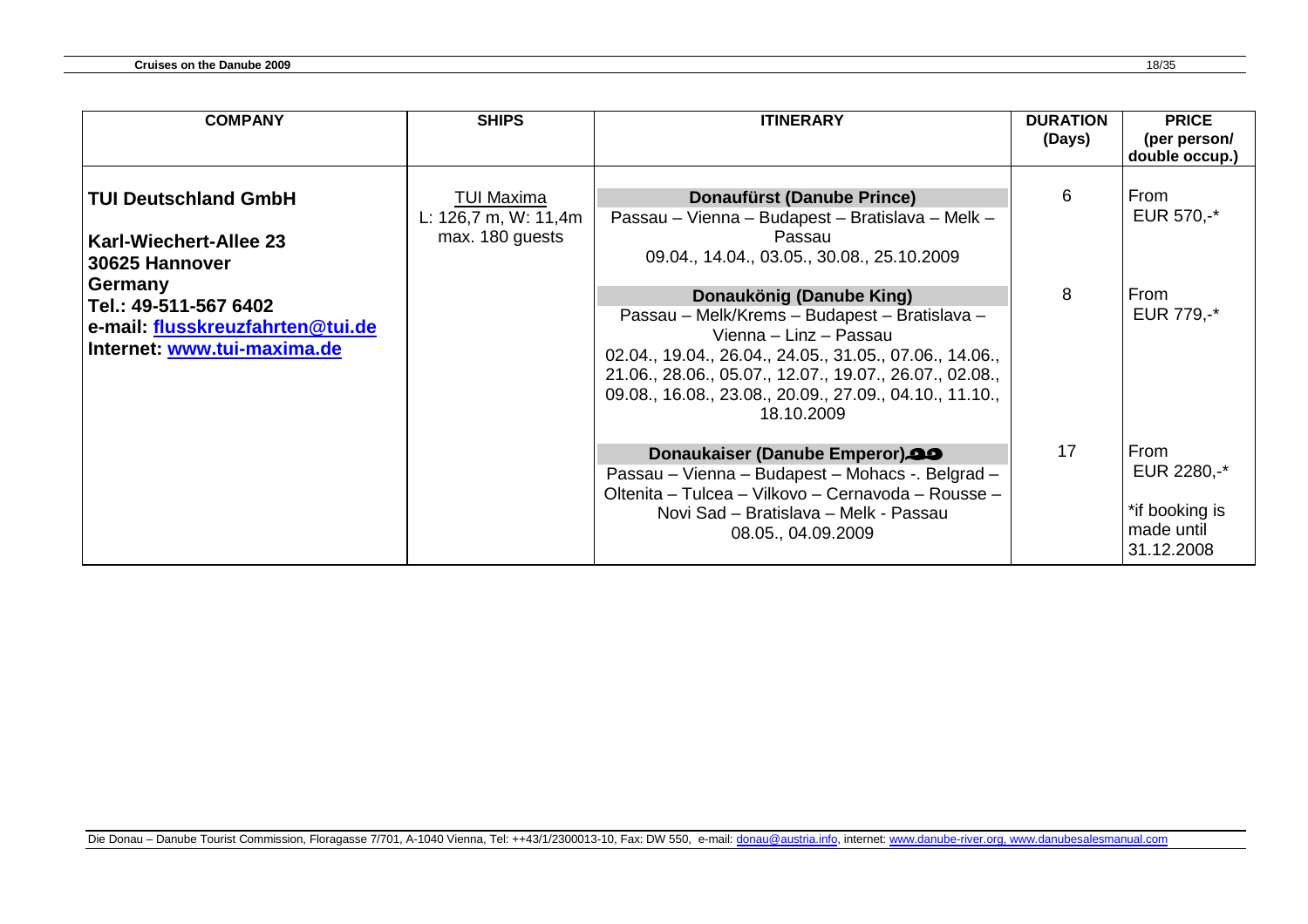| From<br>Passau - Budapest - Passau<br>8<br>Viking Primadonna<br>Passau – Melk – Esztergom/Visegrad – Budapest -<br>EUR 899,-<br>L: 113,4 m<br>Bratislava - Vienna - Dürnstein - Passau<br>W: 17,4 m<br>max. 148 guests<br>19.04., 26.04., 03.05., 10.05., 17.05., 14.06., 21.06.,<br>28.06., 05.07., 12.07., 09.08., 16.08., 23.08., 30.08.,<br>06.09., 04.10., 11.10., 18.10., 25.10., 01.11.2009<br>13<br>From<br><b>Bukarest - Black Sea - Passau 29</b><br>EUR 1.899,-<br>Bukarest – Cernavoda - Tulcea – Silistra – Rousse –<br>Svistov - Vidin - Iron Gate - Belgradeee - Kalocsa -<br>Budapest - Visegrad - Vienna- Melk - Passau<br>07.04., 02.06., 28.07., 22.09.2009<br>12<br>From<br>Passau - Black Sea - Bukarest 29<br>EUR 1.599,-<br>Same itinary as above but reversed and partially<br>differing program.<br>29.03., 24.05., 19.07., 13.09.2009 | <b>COMPANY</b>                                                                                                                                                                                                                 | <b>SHIPS</b> | <b>ITINERARY</b> | <b>DURATION</b><br>(Days) | <b>PRICE</b><br>(per person/ |
|-----------------------------------------------------------------------------------------------------------------------------------------------------------------------------------------------------------------------------------------------------------------------------------------------------------------------------------------------------------------------------------------------------------------------------------------------------------------------------------------------------------------------------------------------------------------------------------------------------------------------------------------------------------------------------------------------------------------------------------------------------------------------------------------------------------------------------------------------------------------|--------------------------------------------------------------------------------------------------------------------------------------------------------------------------------------------------------------------------------|--------------|------------------|---------------------------|------------------------------|
|                                                                                                                                                                                                                                                                                                                                                                                                                                                                                                                                                                                                                                                                                                                                                                                                                                                                 | <b>Viking Flusskreuzfahrten GmbH</b><br><b>Hohe Str. 68-82</b><br>D-50667 Köln<br>Tel.: ++49 / 221 / 2586-209<br>Fax: ++49 / 221/ 2586-208<br>e-mail:<br>info@vikingrivercruises.com<br>Internet:<br>www.vikingrivercruises.de |              |                  |                           | double occup.)               |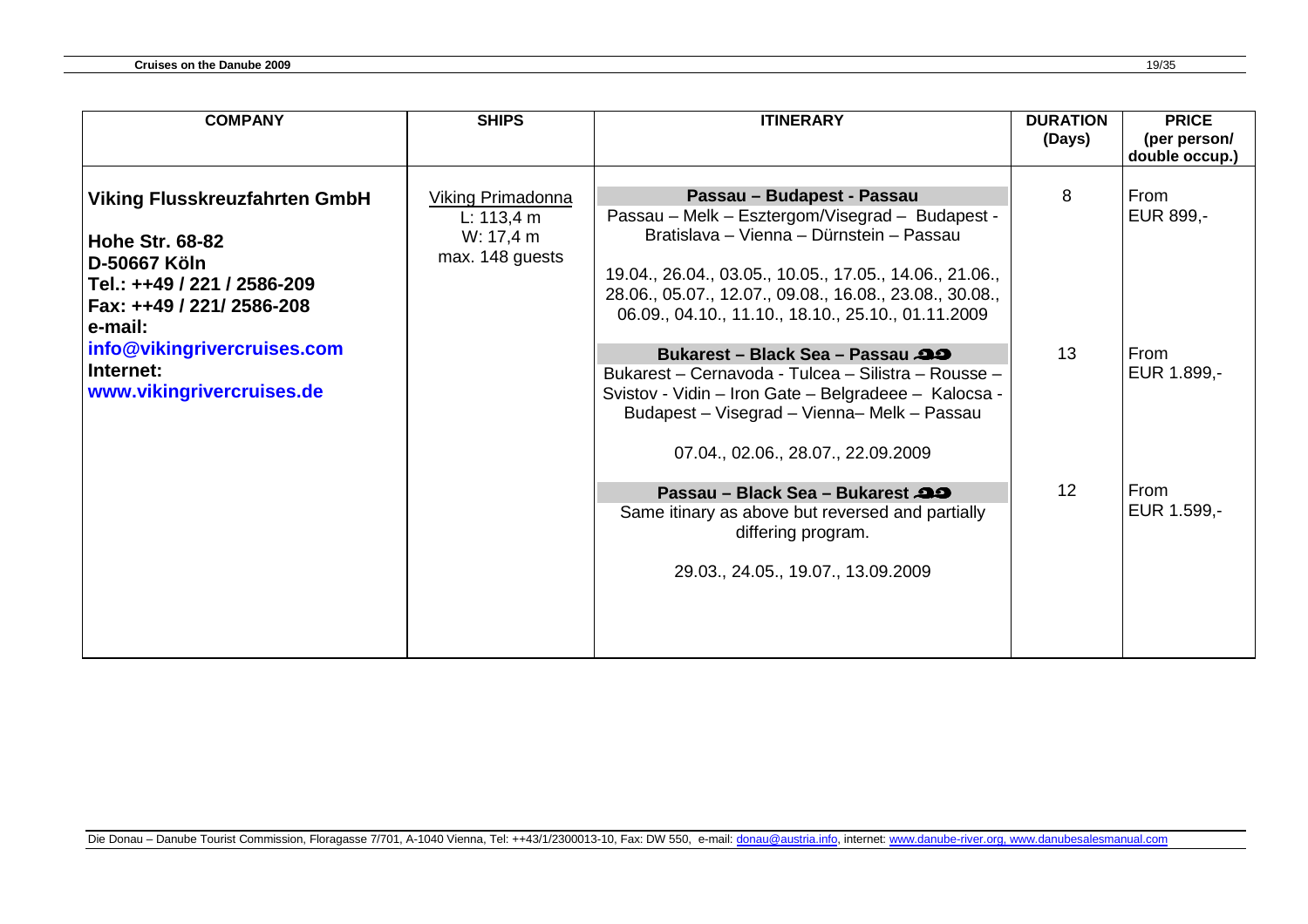#### **به AUSTRIA**

| <b>COMPANY</b>                                                                                                                                                                | <b>SHIPS</b>                                                                     | <b>ITINERARY</b>                                                                                                                                                                                                 | <b>DURATION</b><br>(Days) | <b>PRICE</b><br>(per person/<br>double occup.) |
|-------------------------------------------------------------------------------------------------------------------------------------------------------------------------------|----------------------------------------------------------------------------------|------------------------------------------------------------------------------------------------------------------------------------------------------------------------------------------------------------------|---------------------------|------------------------------------------------|
| <b>GTA-SKY-WAYS</b><br>ReiseveranstaltungsGesmbH<br><b>Wiedner Hauptstraße 90-92/2</b><br>1050 Vienna                                                                         | <b>MS NESTROY</b><br>L: 125 m W: 11,45 m<br>max. 226 guests                      | <b>From The Danube Delta To Vienna 29</b><br>Tulcea - Oltenita - Rousse - Nikopol - Iron Gate -<br>Belgradee - Mohacs - Kalocsa - Budapest -<br>Esztergom - Vienna<br>01.07., 15.07., 29.07., 12.08., 28.08.2009 | 8                         | From<br>EUR 999,-                              |
| Tel.: +43 (0)1 729 6666<br>Fax.: +43 (0)1 729 7540<br>e-mail: office@gta-sky-ways.at<br>Internet: www.gta-sky-ways.at                                                         |                                                                                  | From Vienna To The Black Sea<br>Vienna - Budapest - Belgradee - Iron Gate - Nikopol<br>- Rousse - Oltenita - Cernovoda - Izmail - Vilkovo -<br>Tulcea<br>22.06., 19.08.2009                                      | 10 <sup>°</sup>           | From<br>EUR 1.299,-                            |
| <b>Lüftner Cruises</b><br>Dr. W. Lüftner Reisen GmbH<br><b>Menardi Center</b>                                                                                                 | <b>MS Danubia</b><br>L: 102m W:11,4m<br>max. 142 Guests                          | <b>Danube Harmony</b><br>Passau - Vienna - Budapest - Esztergom -<br>Bratislava - Vienna - Melk/Emmersdorf - Passau<br>13.04., 29.09., 05.10., 11.10., 17.10., 23.10.2009                                        | $\overline{7}$            | From EUR<br>$620 -$                            |
| <b>Amraser See Str. 56</b><br>6020 Innsbruck<br>Tel.: +43 512 365781 0<br>Fax.: +43 512 365781 6<br>e-mail: lueftner@lueftner-cruises.at<br>Internet: www.lueftner-cruises.at | <b>MS Amadeus Royal</b><br>L: $110m B:11,4m$<br>max: 148 Guests<br>Premium-Class | <b>Budapest - Nuremberg</b><br>Budapest - Bratislava - Vienna - Melk/Emmersdorf -<br>Linz - Passau - Regensburg - Nuremberg<br>17.05., 17.07., 16.08.2009                                                        | 8                         | From<br>EUR 1.295,-                            |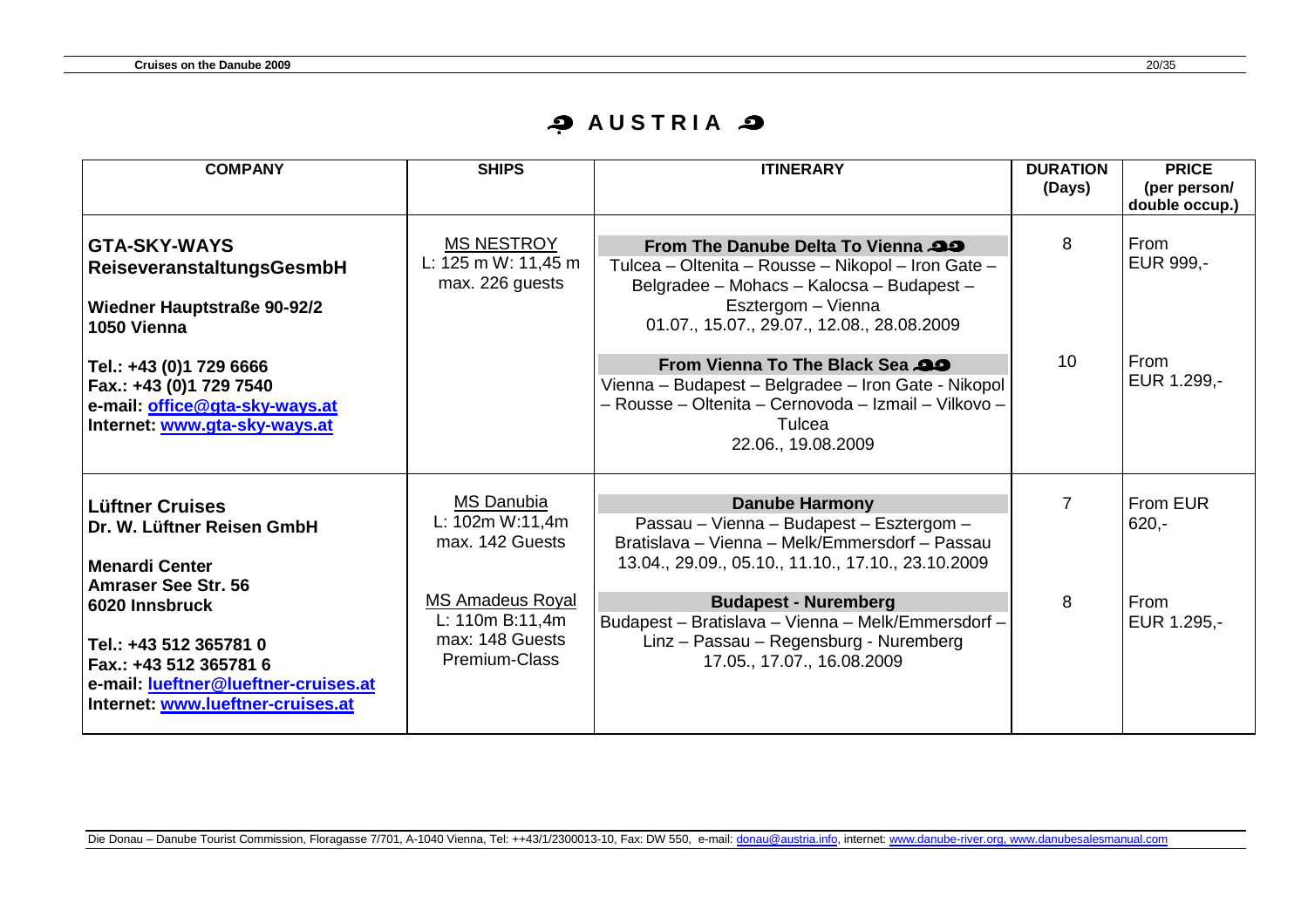| <b>COMPANY</b>                                                              | <b>SHIPS</b>                                                                                                         | <b>ITINERARY</b>                                                                                                                                                                                       | <b>DURATION</b><br>(Days) | <b>PRICE</b><br>(per person/                                                   |
|-----------------------------------------------------------------------------|----------------------------------------------------------------------------------------------------------------------|--------------------------------------------------------------------------------------------------------------------------------------------------------------------------------------------------------|---------------------------|--------------------------------------------------------------------------------|
|                                                                             |                                                                                                                      |                                                                                                                                                                                                        |                           | double occup.)                                                                 |
| <b>Continuation</b><br><b>Lüftner Cruises</b><br>Dr. W. Lüftner Reisen GmbH | <b>MS Amadeus Diamond</b><br>L: 110m W:11,4m<br>max: 148 Guests<br>Premium-Class                                     | <b>Haydn Jubilee Cruise</b><br>Budapest - Bratislava - Hainburg - Vienna -<br>Melk/Emmersdorf - Ybbs - Grein - Passau<br>09.09.2009                                                                    | 8                         | From<br>EUR 1.320,-                                                            |
|                                                                             | <b>MS Amadeus Classic</b><br>L: 110m W: 11,4m<br>Max. 150 Guests<br>MS Amadeus<br>L: 110m W:11,4m<br>max: 158 Guests | <b>Opera Cruise</b><br>Passau - Tulln - Vienna - Budapest - Esztergom -<br>Bratislava – Vienna – Melk/Emmersdorf – Passau<br>MS Amadeus Classic: 29.09., 10.10.2009<br>MS Amadeus: 03.04.2009          | 8                         | From<br>EUR 1.445,-                                                            |
|                                                                             | <b>MS Amadeus</b><br>Rhapsody<br>L: 110m W:11,4m<br>max. 144 Guests                                                  | <b>Spring Cruise</b><br>Passau - Vienna - Bratislava - Budapest - Vienna -<br>Melk/Emmersdorf - Passau<br>03.04.2009                                                                                   | 8                         | From<br>EUR 730,-                                                              |
|                                                                             | <b>MS Amadeus Royal</b><br><b>MS Amadeus Princess</b><br>L: 110m W: 11,4m<br>max: 158 Guests<br>Premium-Class        | <b>Nuremberg - Budapest</b><br>Nuremberg - Regensburg - Passau - Linz -<br>Melk/Emmersdorf - Vienna - Bratislava - Budapest<br>MS Amadeus Royal: 24.05., 26.06.2009<br>MS Amadeus Princess: 28.09.2009 | 8                         | MS A. Royal:<br>From EUR<br>$1.295 -$<br>MS A. Princess<br>From<br>EUR 1.025,- |
|                                                                             | <b>MS Amadeus Royal</b><br><b>MS Amadeus</b>                                                                         | <b>Danube Rhapsody</b><br>Passau - Vienna - Melk/Emmersdorf - Budapest -<br>Esztergom - Bratislava - Grein - Linz - Passau<br>MS Amadeus Royal: 26.04., 06.09., 13.09.2009<br>MS Amadeus: 17.04.2009   | 10                        | MS A. Royal:<br>From<br>EUR 1.230,-<br>MS Amadeus:<br>From<br>EUR 860,-        |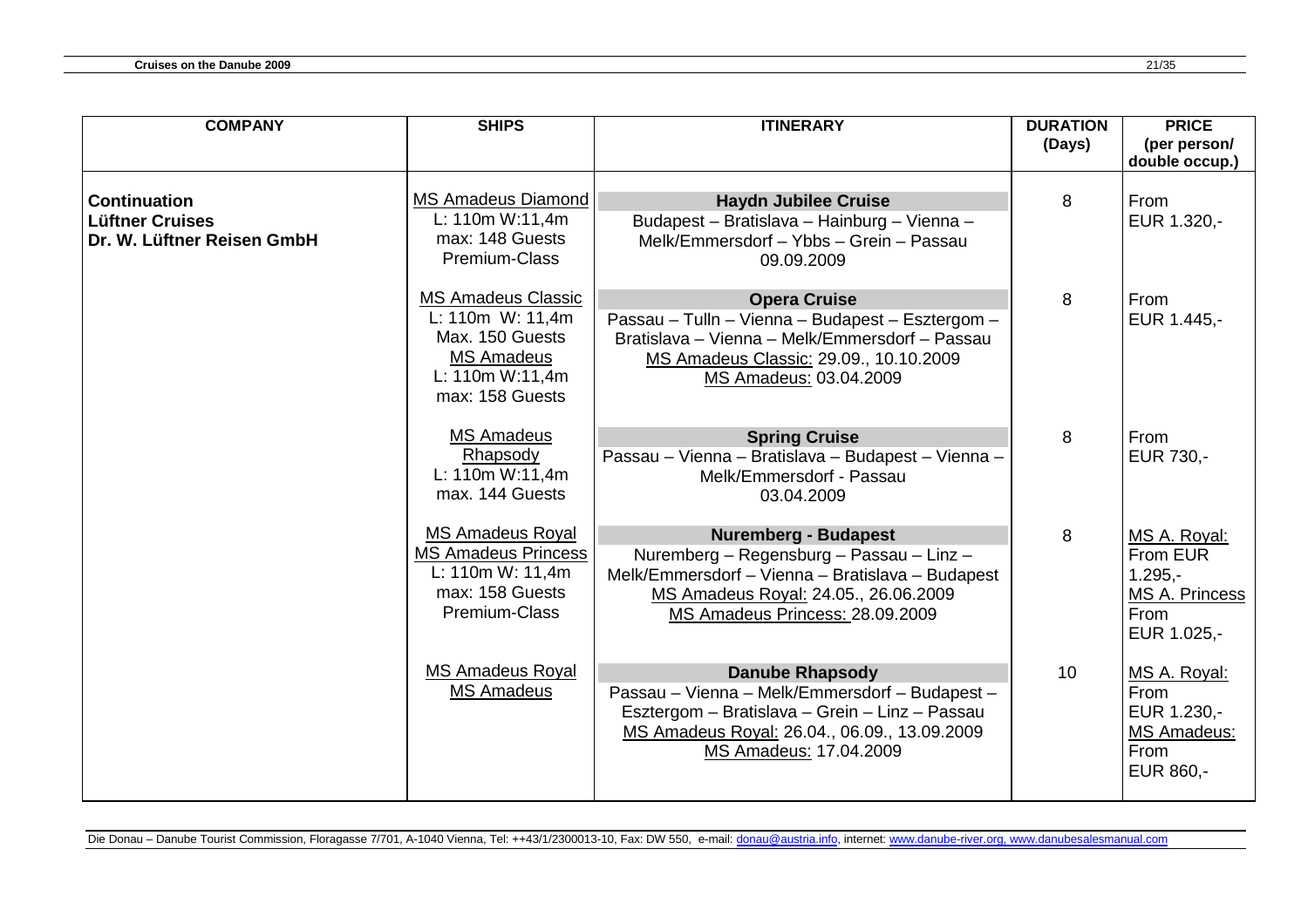| <b>COMPANY</b>                                                              | <b>SHIPS</b>                                          | <b>ITINERARY</b>                                                                                                                                                                                                                                            | <b>DURATION</b><br>(Days) | <b>PRICE</b><br>(per person/<br>double occup.)                                      |
|-----------------------------------------------------------------------------|-------------------------------------------------------|-------------------------------------------------------------------------------------------------------------------------------------------------------------------------------------------------------------------------------------------------------------|---------------------------|-------------------------------------------------------------------------------------|
| <b>Continuation</b><br><b>Lüftner Cruises</b><br>Dr. W. Lüftner Reisen GmbH | <b>MS Amadeus Royal</b>                               | <b>Danube and Prague</b><br>Budapest - Bratislava - Vienna - Melk/Emmersdorf -<br>Linz - Passau - Regensburg - Nuremberg - Prague<br>17.05., 17.07., 16.08.2009                                                                                             | 10 <sup>°</sup>           | From<br>EUR 1.480,-                                                                 |
|                                                                             | <b>MS Amadeus Royal</b><br><b>MS Amadeus Princess</b> | <b>Prague and Danube</b><br>Umgekehrte Fahrtrichtung, siehe Donau & Prague<br>MS Amadeus Royal: 22.05., 24.06.2009<br>MS Amadeus Princess: 26.09.2009                                                                                                       | 10                        | MS A. Royal:<br>From<br>EUR 1.480,-<br>MS A. Princess<br>From                       |
|                                                                             | <b>MS Amadeus Royal</b>                               | <b>Adventure Blue Danube 29</b><br>Passau – Vienna – Budapest – Kalocsa – Belgrade –<br>Svistov - Rousse - St. Gheorghe - Bukarest - Chiciu<br>- Bukarest<br>20.09.2009                                                                                     | 10                        | EUR 1.170,-<br>From<br>EUR 1.740,-                                                  |
|                                                                             | <b>MS Amadeus Royal</b><br><b>MS Amadeus Princess</b> | <b>Adventure Blue Danube 29</b><br>Bukarest - Chiciu - Bukarest - Rousse - Nikopol -<br>Belgrade - Novi Sad - Vukovar - Budapest -<br>Bratislava - Vienna - Tulln - Passau<br>MS Amadeus Royal: 27.09.-07.10.2009<br>MS Amadeus Princess: 07.06.-17.06.2009 | 11                        | MS A. Royal:<br>From<br>EUR 1.740,-<br>MS A. Princess<br><b>From</b><br>EUR 1.765,- |
|                                                                             | <b>MS Amadeus Royal</b><br><b>MS Amadeus Princess</b> | <b>Best of Europe</b><br>Berlin - Dresden - Prague - Nuremberg -<br>Regensburg - Passau - Linz - Melk/Emmersdorf -<br>Vienna - Bratislava - Budapest<br>MS Amadeus Royal: 19.05., 21.06.2009<br>MS Amadeus Princess: 23.09.2009                             | 13                        | MS A. Royal:<br>From<br>EUR 2.220,-<br>MS A. Princess<br>From<br>EUR 1.755,-        |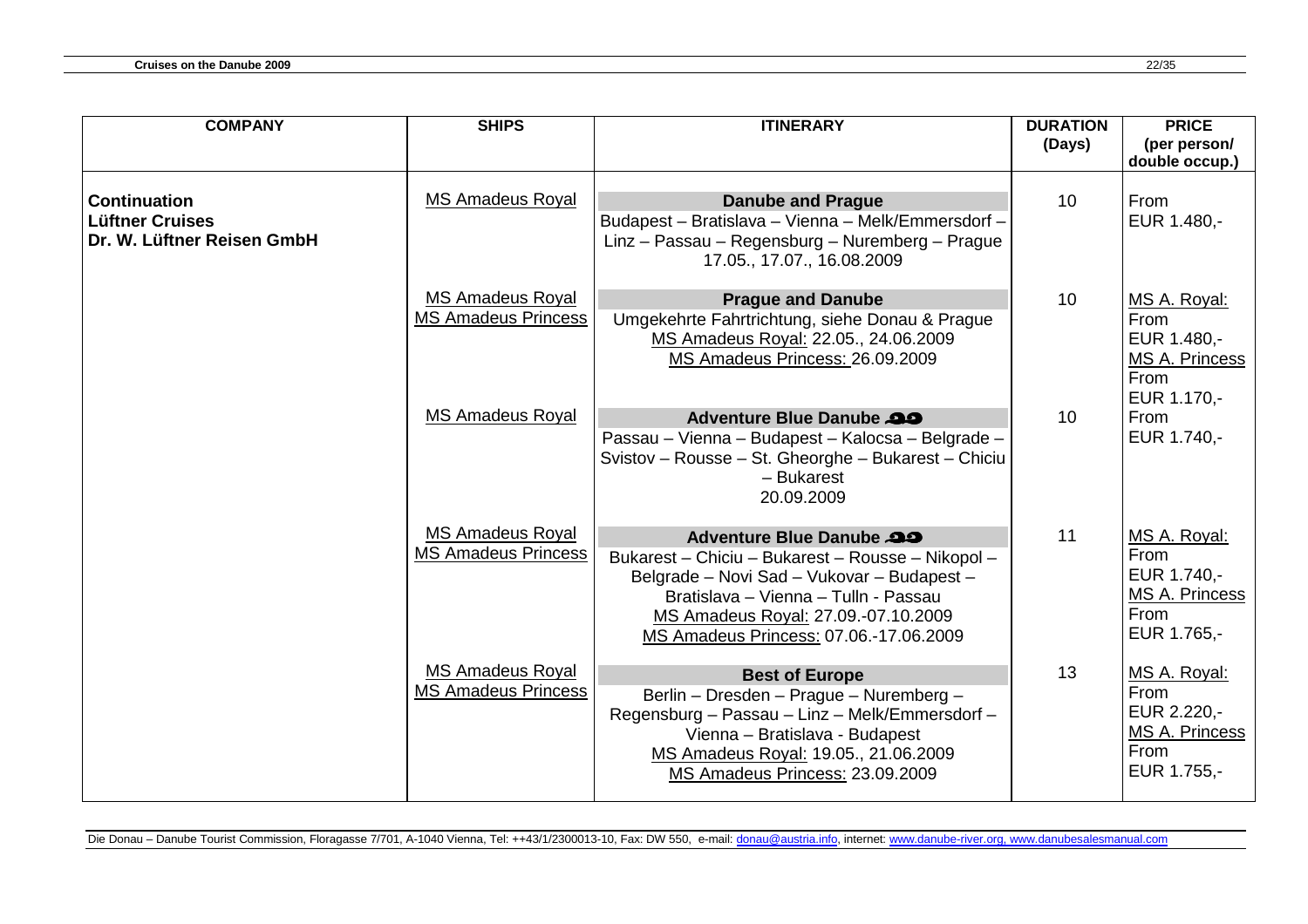| <b>COMPANY</b>                                                              | <b>SHIPS</b>                                                                                             | <b>ITINERARY</b>                                                                                                                                                                                                                                                                                                                                                              | <b>DURATION</b><br>(Days) | <b>PRICE</b><br>(per person/<br>double occup.)                                            |
|-----------------------------------------------------------------------------|----------------------------------------------------------------------------------------------------------|-------------------------------------------------------------------------------------------------------------------------------------------------------------------------------------------------------------------------------------------------------------------------------------------------------------------------------------------------------------------------------|---------------------------|-------------------------------------------------------------------------------------------|
| <b>Continuation</b><br><b>Lüftner Cruises</b><br>Dr. W. Lüftner Reisen GmbH | <b>MS Amadeus Royal</b>                                                                                  | The Big Europe Cruise 29<br>Istanbul - Bukarest - Chiciu - Rousse - Nikopol -<br>Belgrade - Novi Sad - Vukovar - Budapest -<br>Bratislava - Vienna<br>24.09.2009                                                                                                                                                                                                              | 13                        | <b>From</b><br>EUR 2.230,-                                                                |
|                                                                             | <b>MS Amadeus Classic</b><br><b>MS Amadeus</b><br><b>Symphony</b><br>L: 110m W: 11,4m<br>max: 150 Guests | <b>Beautiful Blue Danube 20</b><br>Passau - Vienna - Esztergom - Budapest - Vukovar<br>- Belgrade - Svistov - Rousse - St. Gheorghe -<br>Chiciu - Oltenita - Eisernes Tor - Novi Sad -<br>Kalocsa – Dunaföldvar – Komarno – Bratislava –<br>Dürnstein – Melk/Emmersdorf - Passau<br>MS Amadeus Classic: 17.07., 14.08., 24.10.2009<br>MS Amadeus Symphony: 08.07., 29.07.2009 | 15                        | MS A. Classic:<br><b>From</b><br>EUR 1.945,-<br>MS A.<br>Symphony:<br>From<br>EUR 2.215,- |
|                                                                             | <b>MS Amadeus Royal</b>                                                                                  | Danube Delta Odyssey 29<br>Budapest - Vukovar - Belgrade - Svistov - Rousse<br>- Donaudelta - Hirsova - Constanta - Rousse -<br>Nikopol - Novi Sad - Mohacs - Kalocsa - Budapest<br>03.07.2009                                                                                                                                                                                | 15                        | From<br>EUR 3.100,-                                                                       |
|                                                                             | <b>MS Amadeus Royal</b>                                                                                  | Pearls of the Danube 20<br>Bukarest - Hirsova - Bukarest - Constanta - Rousse<br>– Nikopol – Belgrade – Novi Sad – Mohacs – Kalocsa<br>- Budapest - Bratislava - Vienna - Melk/Emmersdorf<br>- Passau - Regensburg - Nuremberg - Prague<br>09.07., 08.08.2009                                                                                                                 | 16                        | <b>From</b><br>EUR 2.775,-                                                                |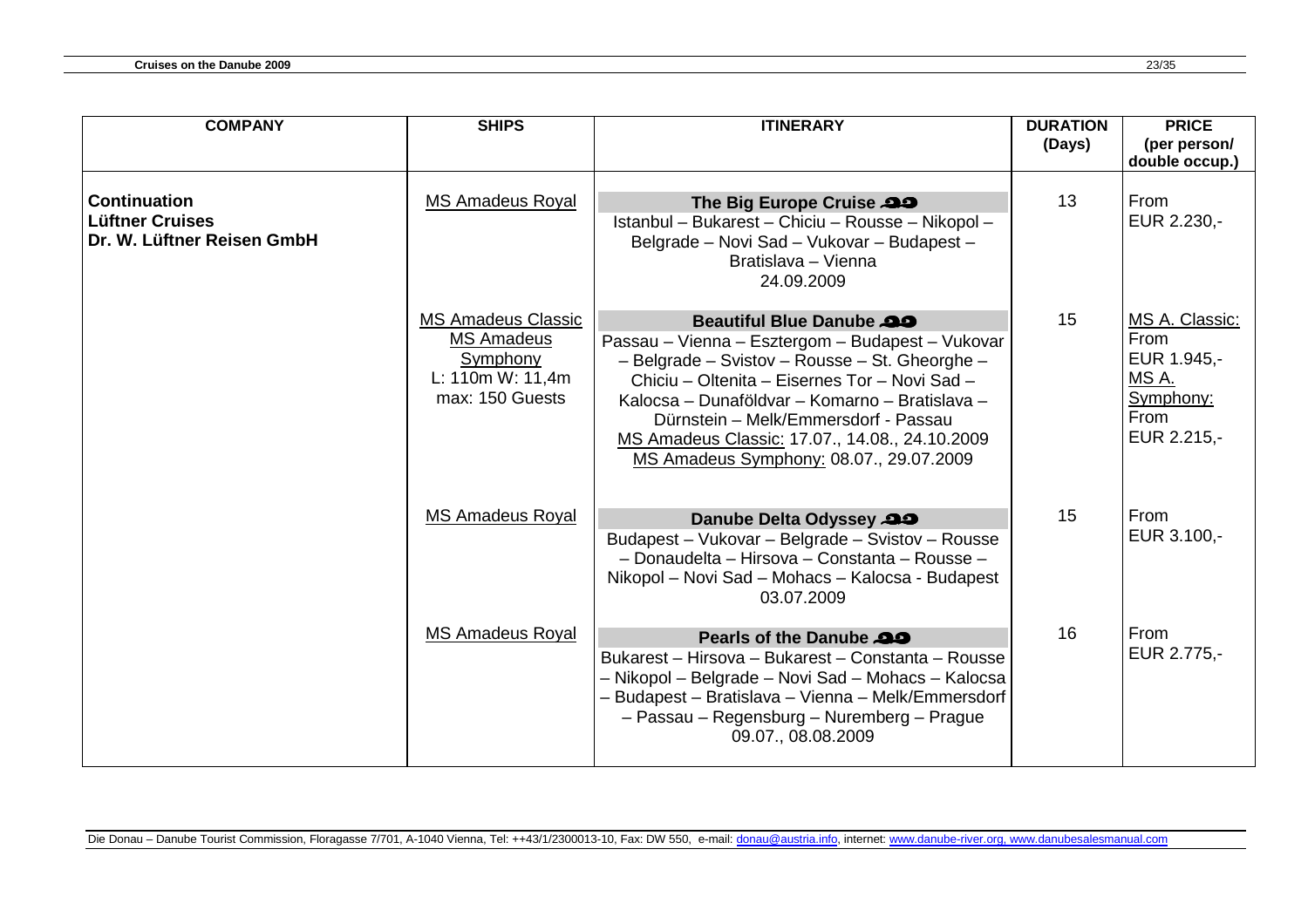| <b>COMPANY</b>                                                       | <b>SHIPS</b>              | <b>ITINERARY</b>                                                                                                                                                                                                                       | <b>DURATION</b><br>(Days) | <b>PRICE</b><br>(per person/<br>double occup.) |
|----------------------------------------------------------------------|---------------------------|----------------------------------------------------------------------------------------------------------------------------------------------------------------------------------------------------------------------------------------|---------------------------|------------------------------------------------|
| <b>Continuation</b><br>Lüftner Cruises<br>Dr. W. Lüftner Reisen GmbH | <b>MS Amadeus Royal</b>   | <b>Beautiful Blue Danube 29</b><br>Passau - Vienna - Budapest - Kalocsa - Belgrade -<br>Svistov - Rousse - St. Gheorghe - Chiciu - Rousse<br>- Nikopol - Belgrade - Novi Sad - Budapest -<br>Bratislava - Tulln - Passau<br>20.09.2009 | 18                        | From<br>EUR 3.130,-                            |
|                                                                      | <b>MS Amadeus Classic</b> | <b>Advent Cruise</b><br>Nuremberg - Regensburg - Passau -<br>Melk/Emmersdorf - Vienna bzw. retour<br>Vienna-Nuremberg: 13.12.2009,<br>Nuremberg-Vienna: 07.12.2009                                                                     | $\overline{7}$            | From<br>EUR 670,-                              |
|                                                                      | MS Amadeus Diamond        | <b>Christmas Cruise</b><br>Vienna - Melk/Emmersdorf - Dürnstein - Passau -<br>Regensburg – Nuremberg<br>23.12.2009                                                                                                                     | 6                         | From<br>EUR 560,-                              |
|                                                                      | <b>MS Amadeus Classic</b> | <b>New Year's Cruise</b><br>Passau - Vienna - Budapest - Bratislava -<br>Melk/Emmersdorf - Passau<br>29.12.2009                                                                                                                        | 7                         | From<br>EUR 825,-                              |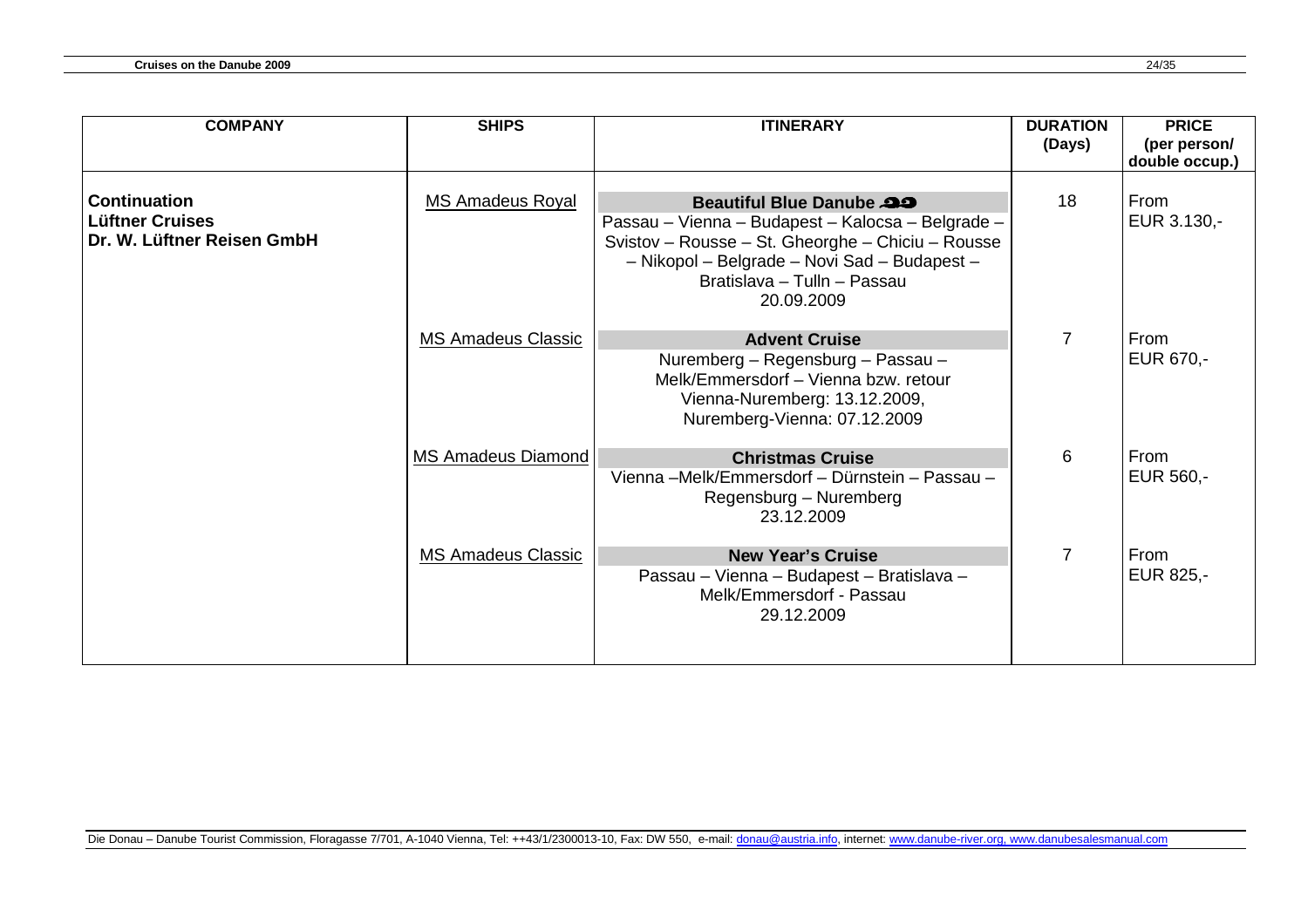## **S SWITZERLAND 2**

| <b>COMPANY</b>                                                                                                                                                                                                 | <b>SHIPS</b>                                                                                                                                             | <b>ITINERARY</b>                                                                                                                                                                                                                                                                                                                                                  | <b>DURATION</b><br>(Days) | <b>PRICE</b><br>(per person/ |
|----------------------------------------------------------------------------------------------------------------------------------------------------------------------------------------------------------------|----------------------------------------------------------------------------------------------------------------------------------------------------------|-------------------------------------------------------------------------------------------------------------------------------------------------------------------------------------------------------------------------------------------------------------------------------------------------------------------------------------------------------------------|---------------------------|------------------------------|
|                                                                                                                                                                                                                |                                                                                                                                                          |                                                                                                                                                                                                                                                                                                                                                                   |                           | double occup.)               |
| <b>Avalon Waterways</b><br>www.avalonwaterways.com<br>www.avalonwaterways.ca<br>www.avalonwaterways.com.au<br>www.avalonwatereways.co.nz                                                                       | <b>MS Avalon Artistry</b><br>L: 127m W:11,4m<br>max: 176 Guests<br><b>MS Avalon Poetry</b><br>L: 127m W:11,4m                                            | <b>Black Sea Discovery 29</b><br>Budapest - Kalocsa - Novi Sad - Belgrade - Iron<br>Gate - Svistov - Silistra - Oltenita/Bucharest<br>Downstream: MS Artistry: 01.05<br>MS Tranquility: 29.05., 24.07., 18.09.2009<br>Upstream: MS Tranquility: 05.06, 31.07., 25.09.2009                                                                                         | 11                        | From<br>USD 2.849,-          |
| <b>Avalon Operations Europe</b><br>c/o Globus Travel Services S.A.<br>P.O.Box<br>6916 Grancia<br>Switzerland<br>Tel.: $+41 - 91 - 9857 - 390$<br> Fax.:+41 – 91 – 9857 – 388<br>e-mail: avalon@globuscosmos.ch | max: 174 Guests<br><b>MS Avalon Tranquility</b><br>L: 135m W:11,4m<br>max: 170 Guests<br><b>MS Avalon Tapestry</b><br>L: 135m W:11,4m<br>max: 164 Guests | <b>The Legendary Danube</b><br>Prague / Nuremberg - Regensburg - Passau - Linz<br>- Melk - Vienna - Budapest<br>MS Artistry: 23.04.2009<br>MS Poetry: 16.07., 10.09., 24.09., 08.10.2009<br>MS Tapestry: 25.06., 23.07., 20.08., 01.10., 15.10.,<br>29.10.2009<br>MS Tranquility: 21.05., 02.07., 16.07., 10.09.,<br>22.10.2009                                   | 11                        | From<br>USD 2.399,-          |
|                                                                                                                                                                                                                |                                                                                                                                                          | The Blue Danube Discovery<br>Budapest - Vienna - Dürnstein - Melk - Linz -<br>Passau - Regensburg - Nuremberg / Prague<br>MS Artistry: 17.04.2009<br>MS Poetry: 10.07., 24.07., 04.09., 18.09.2009<br>MS Tapestry: 03.07., 17.07., 31.07., 28.08., 11.09.,<br>25.09., 09.10., 23.10.2009<br>MS Tranquility: 01.05., 12.06., 10.07., 07.08., 21.08.,<br>02.10.2009 | 13                        | From<br>USD 3.129,-          |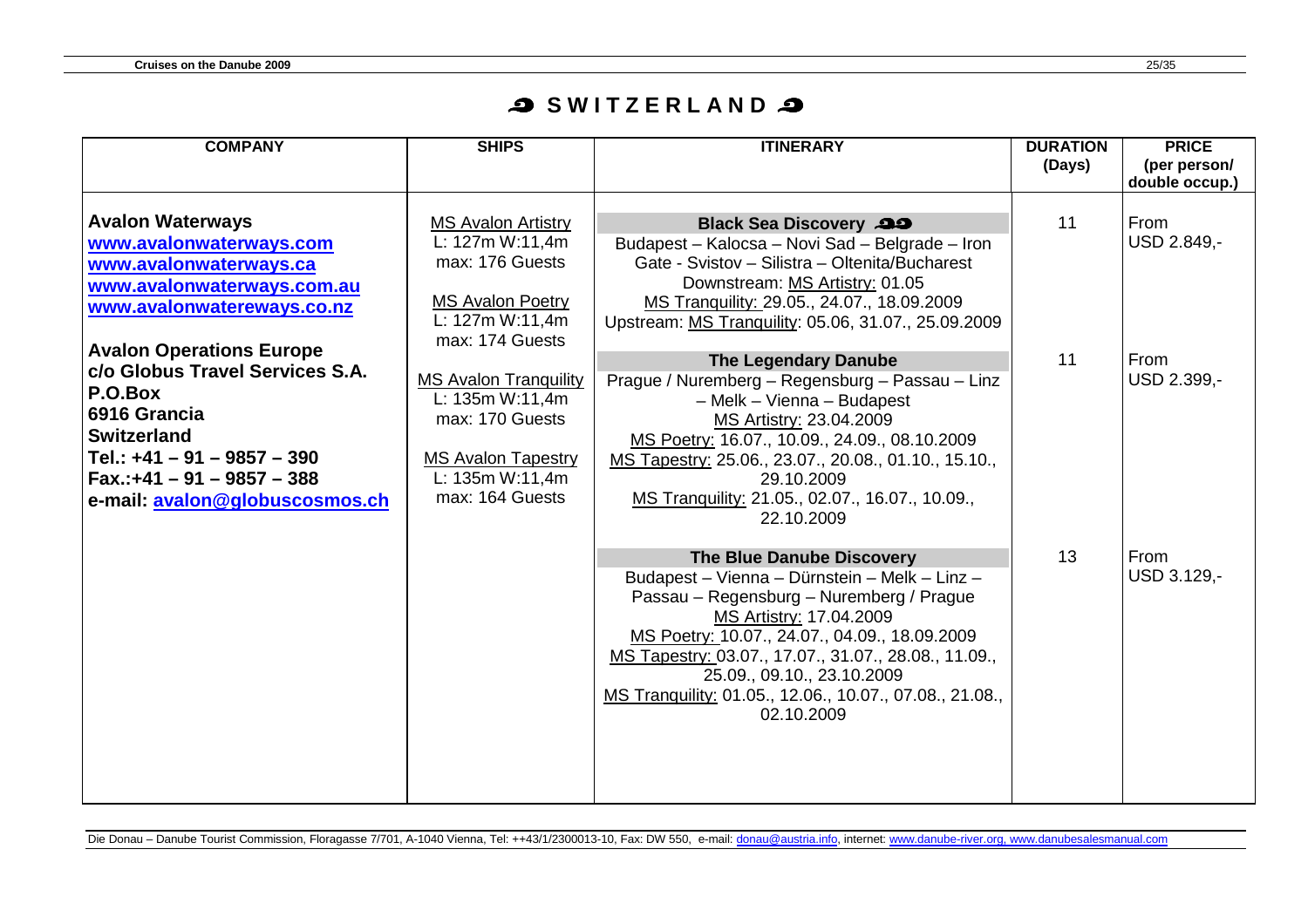| <b>COMPANY</b>          | <b>SHIPS</b>                                                  | <b>ITINERARY</b>                                                                                                                                                                                                                                                                                                                                                                                                                                                                                                                                                                                              | <b>DURATION</b><br>(Days) | <b>PRICE</b><br>(per person/<br>double occup.) |
|-------------------------|---------------------------------------------------------------|---------------------------------------------------------------------------------------------------------------------------------------------------------------------------------------------------------------------------------------------------------------------------------------------------------------------------------------------------------------------------------------------------------------------------------------------------------------------------------------------------------------------------------------------------------------------------------------------------------------|---------------------------|------------------------------------------------|
| <b>Continuation</b>     | <b>MS Avalon Artistry</b>                                     | <b>European Splendor</b>                                                                                                                                                                                                                                                                                                                                                                                                                                                                                                                                                                                      | 13                        | From                                           |
| <b>Avalon Waterways</b> | L: 127m W:11,4m<br>max: 176 Guests                            | Amsterdam - Cologne - Rüdesheim - Miltenberg -<br>Würzburg - Bamberg - Nuremberg - Regensburg -<br>Passau - Grein/Melk - Vienna                                                                                                                                                                                                                                                                                                                                                                                                                                                                               |                           | USD 3.549,-                                    |
|                         | <b>MS Avalon Poetry</b><br>L: 127m W:11,4m<br>max: 174 Guests | MS Artistry: Downstream: 31.05, 09.08.2009,<br>Upstream: 19.05., 30.06., 08.09.2009                                                                                                                                                                                                                                                                                                                                                                                                                                                                                                                           |                           |                                                |
|                         | <b>MS Avalon Tapestry</b>                                     | Blue Danube To The Black Sea 29<br>Vienna - Budapest - Kalocsa - Novi Sad - Belgrade                                                                                                                                                                                                                                                                                                                                                                                                                                                                                                                          | 13                        | From<br>USD 3559,-                             |
|                         | L: 135m W:11,4m<br>max: 164 Guests                            | - Iron Gate - Svistov/Rousse - Silistra - Oltenita -<br><b>Bucharest</b>                                                                                                                                                                                                                                                                                                                                                                                                                                                                                                                                      |                           |                                                |
|                         | <b>MS Avalon Tranquility</b><br>L: 135m W:11,4m               | MS Artistry: Downstream, 10.06., 19.08.2009<br>Upstream: 09.05., 20.06., 29.08.2009                                                                                                                                                                                                                                                                                                                                                                                                                                                                                                                           |                           |                                                |
|                         | max: 170 Guests                                               | <b>Magnificent Europe</b>                                                                                                                                                                                                                                                                                                                                                                                                                                                                                                                                                                                     | 15                        | From                                           |
|                         | <b>MS Imagery</b><br>L: 135m W:11,4m<br>max: 164 Guests       | Amsterdam - Cologne - Rüdesheim - Miltenberg -<br>Würzburg - Bamberg - Nürnberg - Regensburg -<br>Passau - Linz - Melk - Dürnstein - Vienna -<br>Bratislava - Budapest<br>MS Artistry: Downstream: 05.04., 12.07., 20.09.,<br>18.10.2009, Upstream: 26.07., 04.10.2009<br>MS Poetry: Downstream: 03.05., 31.05., 28.06.,<br>23.08.2009, Upstream: 17.05., 14.06., 09.08.,<br>18.10.2009<br>MS Tapestry: Downstream: 07.06.2009<br>MS Tranquility: Downstream: 12.04.2009<br>MS Imagery: Downstream: 29.03., 24.05., 21.06.,<br>19.07., 13.09., 11.10., Upstream 12.04., 07.06.,<br>05.07., 02.08., 30.08.2009 |                           | USD 3349,-                                     |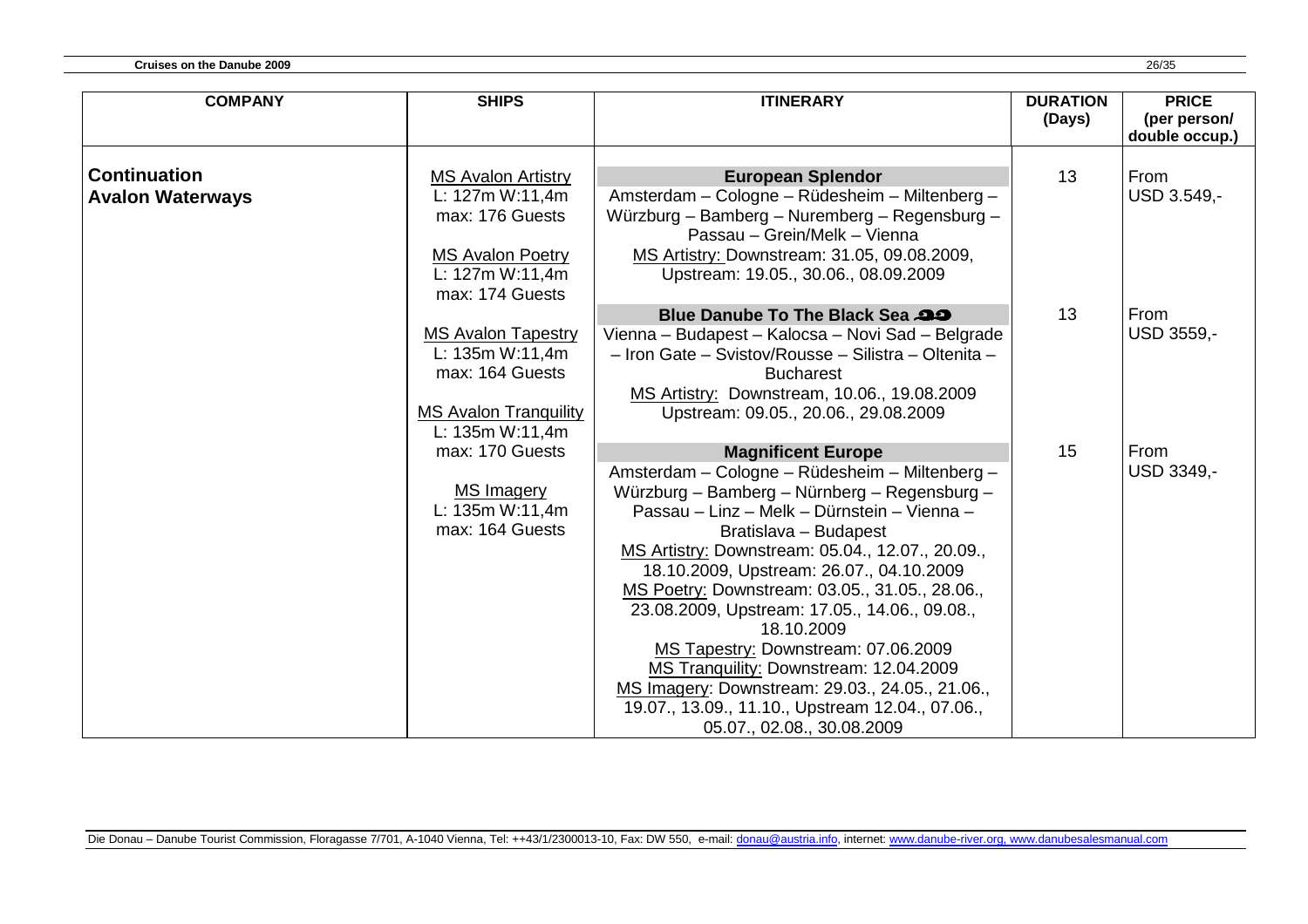| <b>COMPANY</b>                                 | <b>SHIPS</b>                                                                                                       | <b>ITINERARY</b>                                                                                                                                                                                                                                                                                                                                                        | <b>DURATION</b><br>(Days)          | <b>PRICE</b><br>(per person/<br>double occup.) |
|------------------------------------------------|--------------------------------------------------------------------------------------------------------------------|-------------------------------------------------------------------------------------------------------------------------------------------------------------------------------------------------------------------------------------------------------------------------------------------------------------------------------------------------------------------------|------------------------------------|------------------------------------------------|
| <b>Continuation</b><br><b>Avalon Waterways</b> | <b>MS Avalon Artistry</b><br>L: 127m W:11,4m<br>max: 176 guests<br><b>MS Avalon Tranquility</b><br>L: 135m W:11,4m | <b>Jewels of Central Europe</b><br>Paris - Bernkastel - Cochem - Coblenz -<br>Rüdesheim - Miltenberg - Würzburg - Bamberg -<br>Nuremberg - Regensburg - Passau - Linz - Melk -<br>Vienna - Budapest<br>MS Tranquility: Downstream: (Paris to Budapest)                                                                                                                  | 17<br>(Paris to<br>Budapest)<br>19 | From<br>USD 4.959,-<br>From<br>USD 5.099,-     |
|                                                | max: 170 guests                                                                                                    | 15.05., 26.06., 04.09.2009<br>Upstream (Budapest to Paris): 01.05., 12.06., 21.08.,<br>02.10.2009                                                                                                                                                                                                                                                                       | (Budapest to<br>Paris)             |                                                |
|                                                |                                                                                                                    | Grand Black Sea Cruise 29<br>Prague / Nuremberg - Regensburg - Passau - Linz<br>- Melk - Vienna - Budapest - Kalocsa - Novi Sad -<br>Belgrade - Iron Gate - Svistov/ Rousse - Oltentita -<br><b>Bucharest</b><br>MS Artistry: Downstream 23.04.2009<br>MS Tranquility: Downstream 21.05., 16.07.,<br>09.10.2009, Upstream: 06.06., 01.08., 26.09.2009                   | 19                                 | From<br>USD 5.119,-                            |
|                                                |                                                                                                                    | North Sea-Black Sea Cruise<br>Amsterdam - Cologne - Rüdesheim - Miltenberg -<br>Würzburg - Bamberg - Nuremberg - Regensburg -<br>Passau - Grein/ Melk - Vienna - Budapest - Kalocsa<br>- Novi Sad - Belgrade - Iron Gate - Svistov/ Rousse<br>- Silistra - Oltentita - Bucharest<br>MS Artistry: Downstream: 31.05., 09.08.2009<br>Upstream: 09.05., 20.06., 29.08.2009 | 23                                 | From<br>USD 6.479,-                            |
|                                                | <b>MS Avalon Affinity</b><br>L:110m W:11,4m<br>Max. 138 guests                                                     | <b>Christmastime Cruise</b><br>Prague / Nuremberg - Regensburg - Passau - Linz<br>- Melk - Vienna. MS Affinity: Downstream 03.12.,<br>25.12., Upstream 11.12.2009                                                                                                                                                                                                       | 9                                  | From<br>USD 1.859,-                            |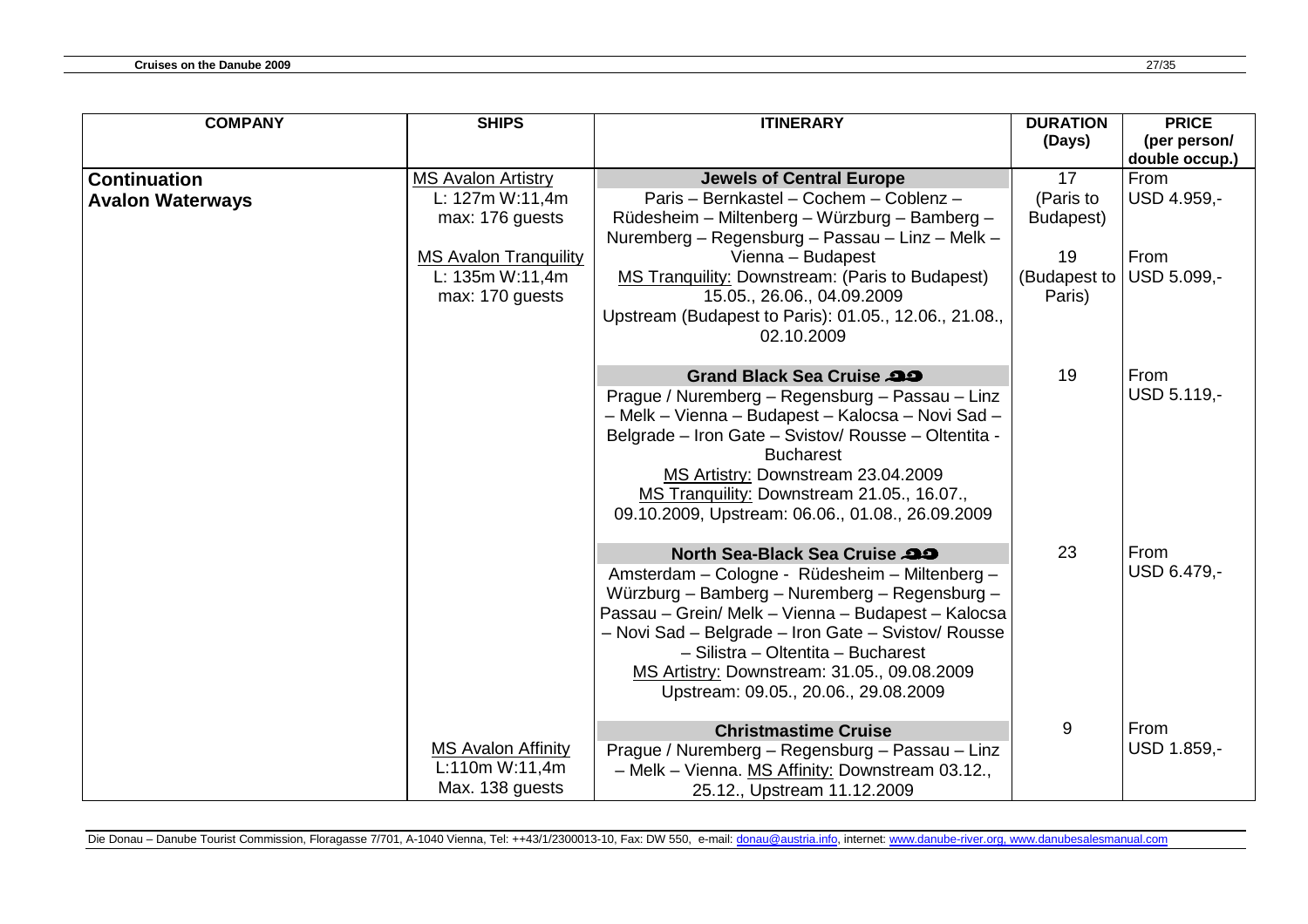| <b>COMPANY</b>                                                                                                                                                                                                                                       | <b>SHIPS</b>                                                                                                                                                                                                            | <b>TOURS</b><br><b>Dates</b>                                                                                                                                                                                                                                                                                                                                                                                                                                                                                                                                                                                                                                                                                                                                                    | <b>DURATION</b><br><b>Days</b> | <b>PRICE</b><br>(per person/<br><b>Double</b><br>occupancy) |
|------------------------------------------------------------------------------------------------------------------------------------------------------------------------------------------------------------------------------------------------------|-------------------------------------------------------------------------------------------------------------------------------------------------------------------------------------------------------------------------|---------------------------------------------------------------------------------------------------------------------------------------------------------------------------------------------------------------------------------------------------------------------------------------------------------------------------------------------------------------------------------------------------------------------------------------------------------------------------------------------------------------------------------------------------------------------------------------------------------------------------------------------------------------------------------------------------------------------------------------------------------------------------------|--------------------------------|-------------------------------------------------------------|
| <b>Uniworld Boutique River Cruises</b><br><b>GRC Global River Cruises GmbH</b><br>(Switzerland)<br><b>Uferstrasse 90</b><br>4057 Basel<br>Tel.: +41 61 638 96 96<br>Fax.:+41 61 638 96 97<br>E-mail: info@uniworld.com<br>Internet: www.uniworld.com | <b>River Beatrice</b><br>L: $125 \text{ m W}$ : $11.4 \text{ m}$<br>max. 160 guests<br><b>River Countess</b><br>L: 110 m W: 11.4 m<br>max. 134 guests<br><b>River Princess</b><br>L: 110 m W: 11.4 m<br>max. 132 guests | <b>Enchanting Danube</b><br>Budapest - Bratislava - Vienna - Dürnstein - Melk -<br>Linz - Passau<br>29.03., 12.04., 26.04., 10.05., 24.05., 07.06., 21.06.,<br>05.07., 19.07., 02.08., 16.08., 30.08., 13.09., 27.09.,<br>11.10., 25.10., 08.11.<br>Passau – Linz – Melk – Dürnstein – Vienna –<br>Bratislava - Budapest<br>05.04., 19.04., 03.05., 17.05., 31.05., 14.06., 28.06.,<br>12.07., 26.07., 09.08., 23.08., 06.09., 20.09., 04.10.,<br>18.10., 01.11., 15.11,<br><b>Danube Discovery</b><br>Vienna – Krems – Melk – Passau – Regensburg –<br>Nürnberg<br>29.04., 06.05., 27.06., 14.07., 18.08., 28.09., 29.09.,<br>26.10.<br>Nürnberg - Regensburg - Passau - Melk - Krems -<br>Vienna<br>05.04., 20.05., 27.05., 18.07., 04.08., 22.09., 19.10.,<br>20.10., 16.11. | 8<br>8                         | From<br>EUR 1195,-<br>From<br>EUR 1533,-                    |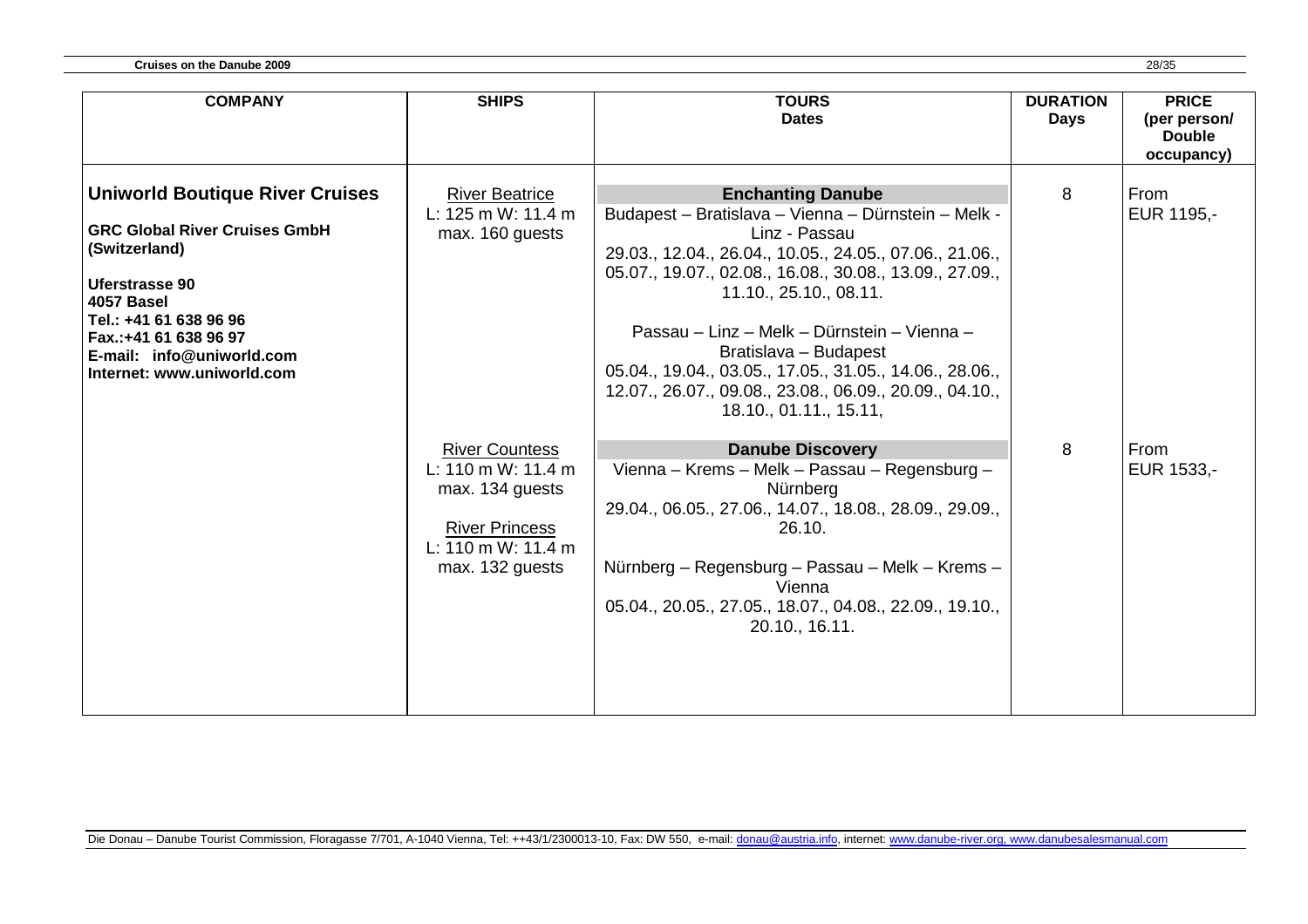| <b>COMPANY</b>                         | <b>SHIPS</b>          | <b>TOURS</b>                                                                               | <b>DURATION</b> | <b>PRICE</b>                  |
|----------------------------------------|-----------------------|--------------------------------------------------------------------------------------------|-----------------|-------------------------------|
|                                        |                       | <b>Dates</b>                                                                               | <b>Days</b>     | (per person/<br><b>Double</b> |
|                                        |                       |                                                                                            |                 | occupancy)                    |
|                                        |                       |                                                                                            |                 |                               |
| <b>Continuation</b>                    | <b>River Empress</b>  | <b>European Jewels</b>                                                                     | 15              | From                          |
| <b>Uniworld Boutique River Cruises</b> | L: 110 m W: 11.4 m    | Budapest - Vienna - Melk - Passau - Regensburg -                                           |                 | EUR 2576,-                    |
| <b>GRC Global River Cruises GmbH</b>   | max. 134 guests       | Nürnberg - Bamberg - Würzburg - Wertheim -<br>Miltenberg - Rüdesheim - Cologne - Amsterdam |                 |                               |
| (Switzerland)                          | <b>River Queen</b>    | 10.05., 07.06., 01.07., 05.07., 02.08., 22.08., 30.08.,                                    |                 |                               |
|                                        | L: 110 m W: 11.4 m    | 27.09., 25.10.                                                                             |                 |                               |
|                                        | max. 132 guests       |                                                                                            |                 |                               |
|                                        |                       | Amsterdam - Cologne - Rüdesheim - Offenbach -                                              |                 |                               |
|                                        |                       | Miltenberg - Wertheim - Würzburg - Bamberg -                                               |                 |                               |
|                                        |                       | Nürnberg - Regensburg - Passau - Melk - Vienna -                                           |                 |                               |
|                                        |                       | <b>Budapest</b>                                                                            |                 |                               |
|                                        |                       | 26.04., 24.05., 17.06., 21.06., 19.07., 08.08., 16.08.,<br>13.09., 11.10.                  |                 |                               |
|                                        |                       |                                                                                            |                 |                               |
|                                        |                       | <b>European Serenade</b>                                                                   |                 |                               |
|                                        | <b>River Countess</b> | Vienna – Linz – Regensburg – Nürnberg – Bamberg                                            | 13              | From                          |
|                                        | L: 110 m W: 11.4 m    | - Würzburg - Miltenberg - Frankfurt - Rüdesheim -                                          |                 | EUR 2453,-                    |
|                                        | max. 134 guests       | Boppard - Cologne - Amsterdam                                                              |                 |                               |
|                                        |                       | 08.06., 20.06., 26.07., 11.08., 12.09., 30.10.                                             |                 |                               |
|                                        | <b>River Duchess</b>  | Amsterdam - Cologne - Boppard - Rüdesheim -                                                |                 |                               |
|                                        | L: 110 m W: 11.4 m    | Frankfurt – Würzburg – Bamberg – Nürnberg –                                                |                 |                               |
|                                        | max. 134 guests       | Regensburg - Linz - Vienna                                                                 |                 |                               |
|                                        |                       | 03.05., 20.06., 02.07., 07.08., 23.08., 24.09., 11.11.                                     |                 |                               |
|                                        |                       |                                                                                            |                 |                               |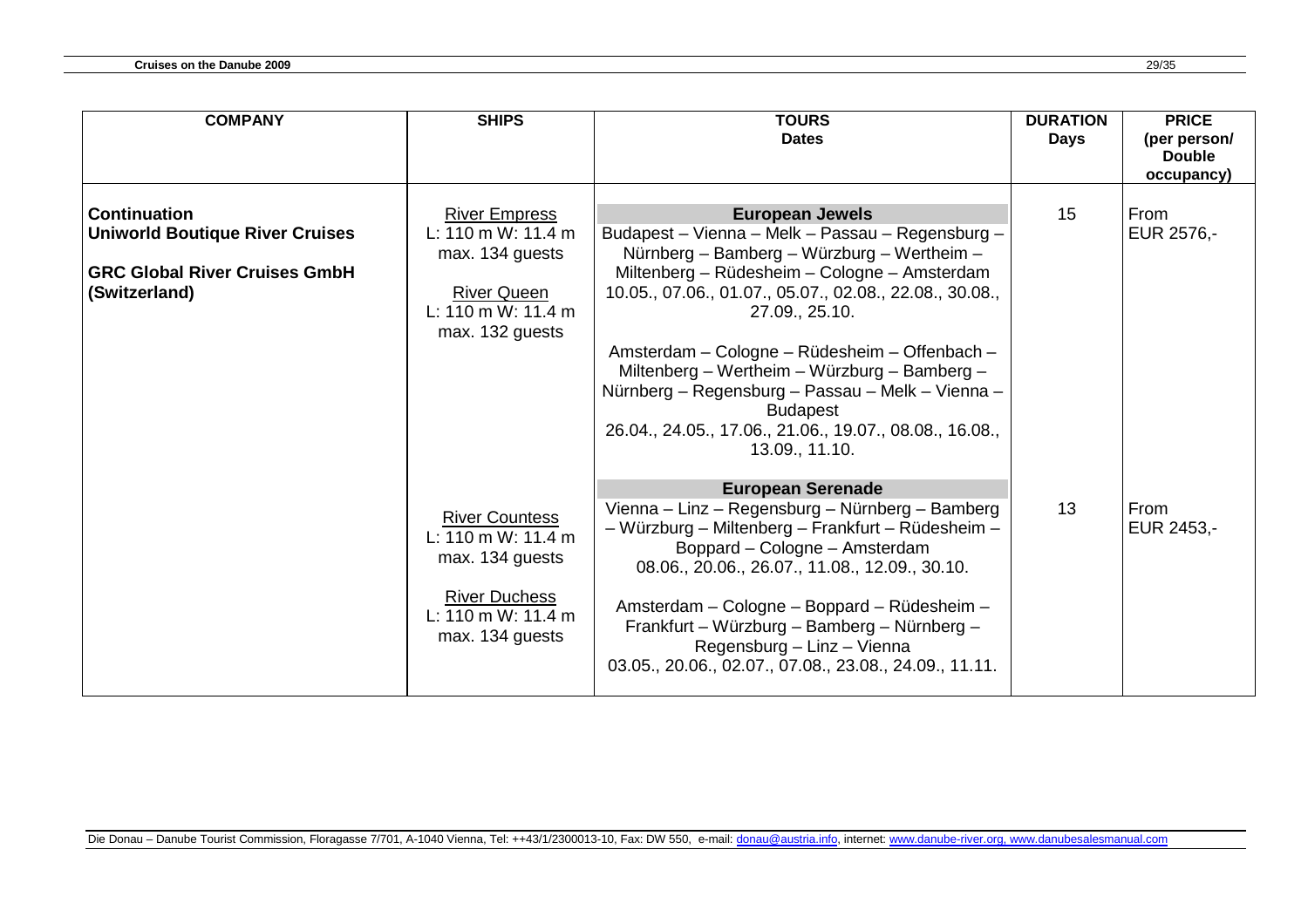| <b>COMPANY</b>                                        | <b>SHIPS</b>                                | <b>TOURS</b>                                       | <b>DURATION</b> | <b>PRICE</b>  |
|-------------------------------------------------------|---------------------------------------------|----------------------------------------------------|-----------------|---------------|
|                                                       |                                             | <b>Dates</b>                                       | <b>Days</b>     | (per person/  |
|                                                       |                                             |                                                    |                 | <b>Double</b> |
|                                                       |                                             |                                                    |                 | occupancy)    |
|                                                       |                                             |                                                    |                 |               |
| <b>Continuation</b>                                   | <b>River Beatrice</b>                       | <b>Danube Holiday Markets</b>                      | 8               | From          |
| <b>Uniworld Boutique River Cruises</b>                | L: 125 m W: 11.4 m                          | Budapest - Bratislava - Vienna - Dürnstein - Krems |                 | EUR 1226,-    |
|                                                       | max. 160 guests                             | Linz - Passau                                      |                 |               |
| <b>GRC Global River Cruises GmbH</b><br>(Switzerland) |                                             | 30.11., 14.12.                                     |                 |               |
|                                                       |                                             | Passau – Linz – Krems – Vienna – Bratislava -      |                 |               |
|                                                       |                                             | <b>Budapest</b>                                    |                 |               |
|                                                       |                                             | 07.12., 21.12.                                     |                 |               |
|                                                       |                                             |                                                    | 8               | From          |
|                                                       | <b>River Countess</b>                       | <b>European Holiday Markets</b>                    |                 | EUR 1226,-    |
|                                                       | L: 110 m W: 11.4 m                          | Nürnberg - Regensburg - Passau - Linz - Dürnstein  |                 |               |
|                                                       | max. 134 guests                             | - Vienna                                           |                 |               |
|                                                       |                                             | 08.12.                                             |                 |               |
|                                                       |                                             |                                                    |                 |               |
|                                                       |                                             | Vienna - Dürnstein - Linz - Passau - Regensburg -  |                 |               |
|                                                       |                                             | Nürnberg                                           |                 |               |
|                                                       |                                             | 01.12., 15.12.                                     | 13              | EUR 2066,-    |
|                                                       |                                             |                                                    |                 |               |
|                                                       | <b>River Countess</b><br>L: 110 m W: 11.4 m | <b>Grand Christmas &amp; New Year's Cruise</b>     |                 |               |
|                                                       |                                             | Nürnberg - Regensburg - Deggendorf - Passau -      |                 |               |
|                                                       | max. 134 guests                             | Linz - Dürnstein - Vienna - Budapest<br>22.12.     |                 |               |
|                                                       |                                             |                                                    |                 |               |
|                                                       |                                             |                                                    |                 |               |
|                                                       |                                             |                                                    |                 |               |
|                                                       |                                             |                                                    |                 |               |
|                                                       |                                             |                                                    |                 |               |
|                                                       |                                             |                                                    |                 |               |
|                                                       |                                             |                                                    |                 |               |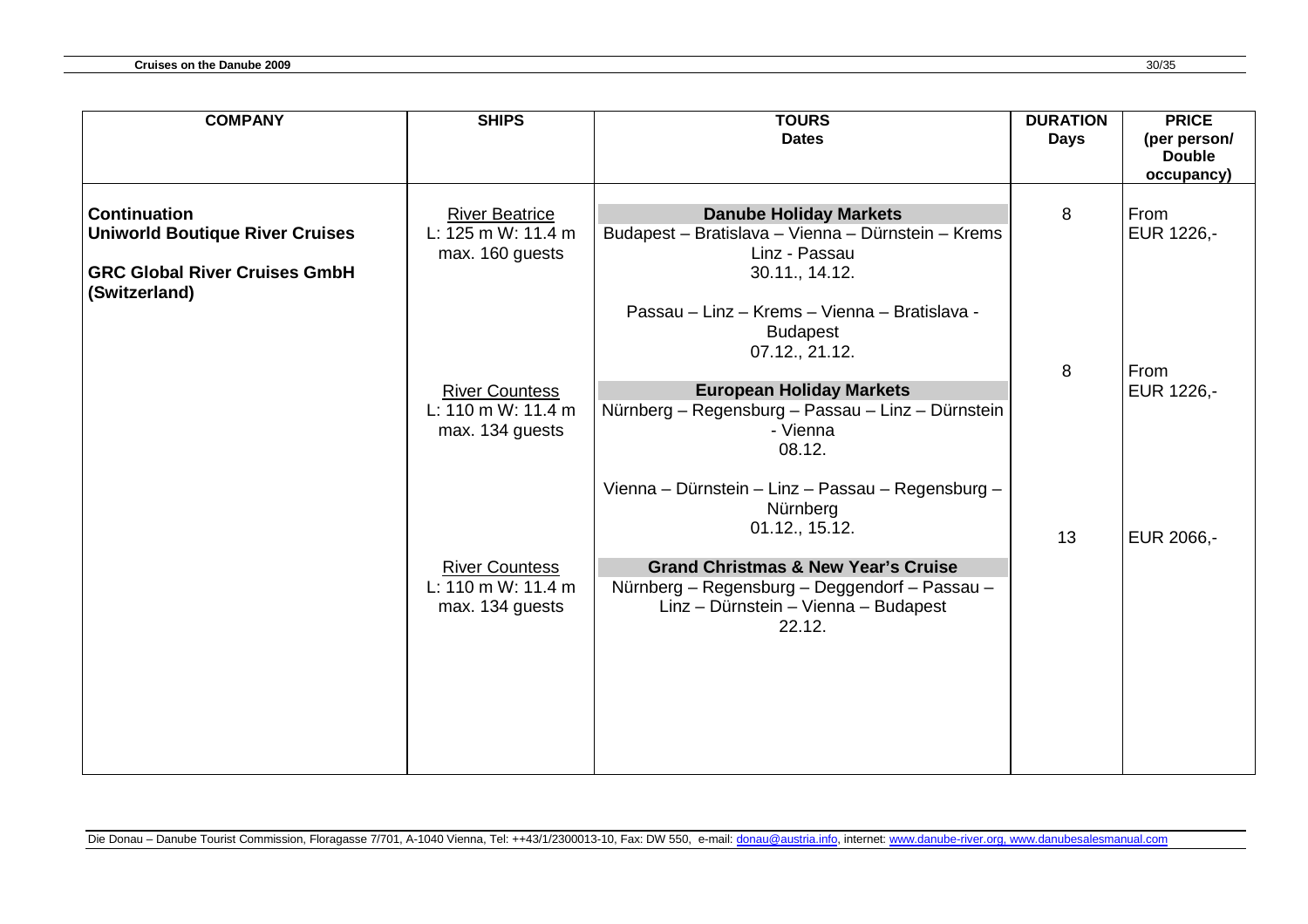## **O UNITED KINGDOM O**

| <b>COMPANY</b>                                                                                                     | <b>SHIPS</b>                                                           | <b>ITINERARY</b>                                                                                                                                                                                                                                                                                                              | <b>DURATION</b><br>(Days) | <b>PRICE</b><br>(per person/<br>double occup.) |
|--------------------------------------------------------------------------------------------------------------------|------------------------------------------------------------------------|-------------------------------------------------------------------------------------------------------------------------------------------------------------------------------------------------------------------------------------------------------------------------------------------------------------------------------|---------------------------|------------------------------------------------|
| Peter DEILMANN River & Ocean<br><b>Cruises</b><br><b>First Floor, 19 Margaret Street,</b><br><b>London W1W 8RR</b> | MS Casanova<br>L: $103 \text{ m}$ W: $9.7 \text{ m}$<br>max. 96 guests | Passau - Budapest - Passau<br>Passau - Dürnstein - Vienna - Budapest -<br>Bratislava - Vienna - Melk - Passau<br>MS Casanova: 13.06., 20.06., 11.07., 18.07., 25.07.,<br>01.08., 08.08., 03.10., 10.10., 17.10., 31.10.2009                                                                                                   | 7                         | From<br>GBP 1.159,-<br>USD 2.205,-             |
| Tel: +44 207 4 36 29 31<br>Fax: +44 207 4 36 26 07<br>e-mail: info@deilmann.co.uk<br>Internet: www.deilmann.co.uk  |                                                                        | <b>Budapest-Passau</b><br>Budapest - Bratislava- Vienna - Dürnstein- Melk -<br>Passau<br>MS Casanova: 06.06., 19.09.2009                                                                                                                                                                                                      | $\overline{7}$            | From<br>GBP 1.625,-<br>USD 2.205,-             |
| Peter DEILMANN EuropAmerica<br><b>Cruises</b><br>1800 Diagonal Road, Suite 170<br>Alexandria, Virginia             |                                                                        | Passau - Budapest<br>Passau – Melk - Dürnstein - Vienna – Bratislava-<br>Budapest; MS Casanova: 15.08.2009<br>Passau - Bratislava - Passau                                                                                                                                                                                    | $\overline{7}$            | From<br>GBP 1.625,-<br>USD 2.205,-             |
| 22314<br><b>USA</b><br>Tel: 001 703 549 17 41<br>Fax: 001 703 549 79 24<br>Internet:<br>www.deilmann-cruises.com   | <b>MS Mozart</b><br>L:120,6 m W:22,95 m<br>max. 207 guests             | Passau - Dürnstein - Vienna - Esztergom -<br>Budapest - Bratislava - Wien - Melk - Grein -<br>Passau<br>MS Mozart: 22.03., 29.03., 05.04., 12.04., 26.04.,<br>03.05., 10.05., 24.05., 19.07., 26.07., 02.08., 09.08.,<br>16.08., 23.08., 30.08., 06.09., 13.09., 20.09., 27.09.,<br>04.10.,11.10., 18.10., 25.10., 01.11.2009 | $\overline{7}$            | From<br>GBP 1.039,-<br>USD 1.610,-             |
|                                                                                                                    |                                                                        | Passau - Tulcea 29<br>Passau - Vienna - Budapest - Mohacs - Bezdan -<br>Belgrade - Iron Gate - Turnu Severin - Rousse -<br>Giurgiu - Oltenita - Tulcea<br>MS Mozart: 07.06.-17.06., 28.06.-08.07.2009                                                                                                                         | 10                        | From<br>GBP 2.209,-<br>USD 2.995,-             |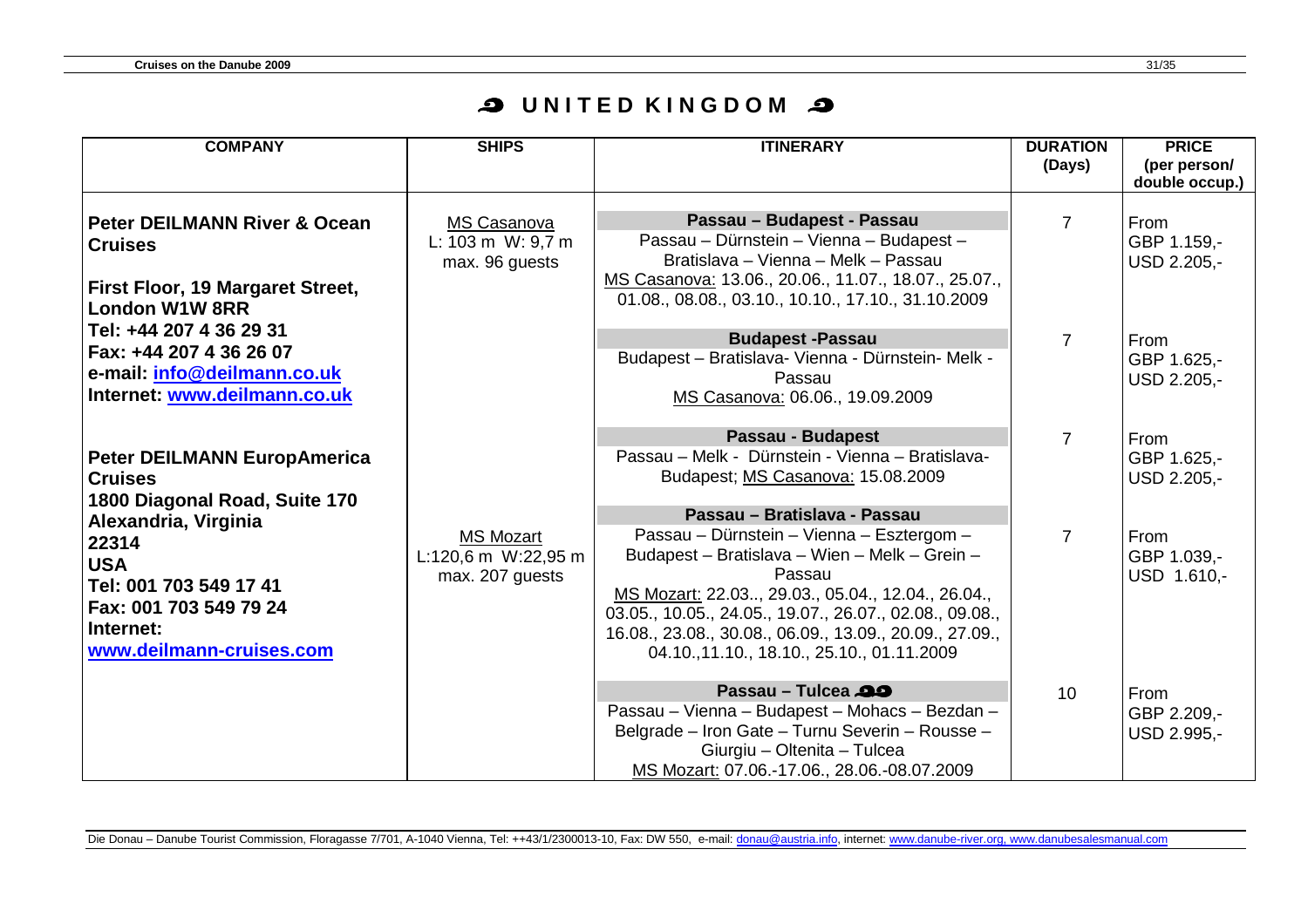**Cruises on the Danube 2009** 32/35

| <b>COMPANY</b>                                                                                                          | <b>SHIPS</b>                                                                  | <b>ITINERARY</b>                                                                                                                                                                                                                                                                                            | <b>DURATION</b><br>(Days) | <b>PRICE</b><br>(per person/<br>double occup.) |
|-------------------------------------------------------------------------------------------------------------------------|-------------------------------------------------------------------------------|-------------------------------------------------------------------------------------------------------------------------------------------------------------------------------------------------------------------------------------------------------------------------------------------------------------|---------------------------|------------------------------------------------|
| <b>Continuation:</b><br><b>Peter DEILMANN River &amp; Ocean</b><br><b>Cruises</b><br><b>PETER DEILMANN EuropAmerica</b> | <b>MS Mozart</b><br>$L:120,6 \text{ m}$ W:22,95 m<br>max. 207 guests          | Tulcea - Passau<br>Tulcea – Oltenita – Ruse – Flussfahrt-<br>Passage Eisernes Tor - Orsova - Belgrad - Bezdan<br>- Mohacs - Budapest - Wien - Melk - Passau<br>MS Mozart: 17.06., 08.07.2009                                                                                                                | 11                        | From<br>GBP 2.209,-<br>USD 2.995,-             |
| <b>Cruises</b>                                                                                                          | <b>MS Casanova</b><br>L: $103 \text{ m}$ W: $9.7 \text{ m}$<br>max. 96 guests | <b>Budapest - Amsterdam</b><br>Budapest - Esztergom - Vienna - Duernstein. Melk-<br>Passau - Regensburg - Nuremberg - Bamberg-<br>Wuerzburg - Miltenberg - Amsterdam<br>MS Casanova: 22.08.2009<br>(Program PD-EuropAmerica Cruises)                                                                        | 14                        | From<br>USD 4.177,-                            |
|                                                                                                                         |                                                                               | <b>Amsterdam - Budapest</b><br>Amsterdam- Xanten-Cologne-Koblenz- Rudesheim-<br>Aschaffenburg-Wuerzburg-Bamberg-Nuremberg-<br>Riedenburg-Regensburg- Passau- Vienna -<br><b>Budapest</b><br>MS Casanova: 05.09.2009<br>(Program PD-EuropAmerica Cruises)                                                    | 14                        | From<br>USD 4.177,-                            |
|                                                                                                                         |                                                                               | Passau - Tulcea - Passau<br>Passau - Vienna - Budapest - Mohacs - Bezdan -<br>Belgrade - Iron Gate - Turnu Severin - Rousse -<br>Giurgiu – Oltenita – Tulcea – Oltenita – Ruse – Iron<br>Gate - Orsova - Belgrade - Bezdan - Mohacs -<br>Budapest - Vienna - Melk - Passau<br>MS Mozart: 07.06., 28.06.2009 | 21                        | From<br>GBP 2.940,-<br>USD 5.990,-             |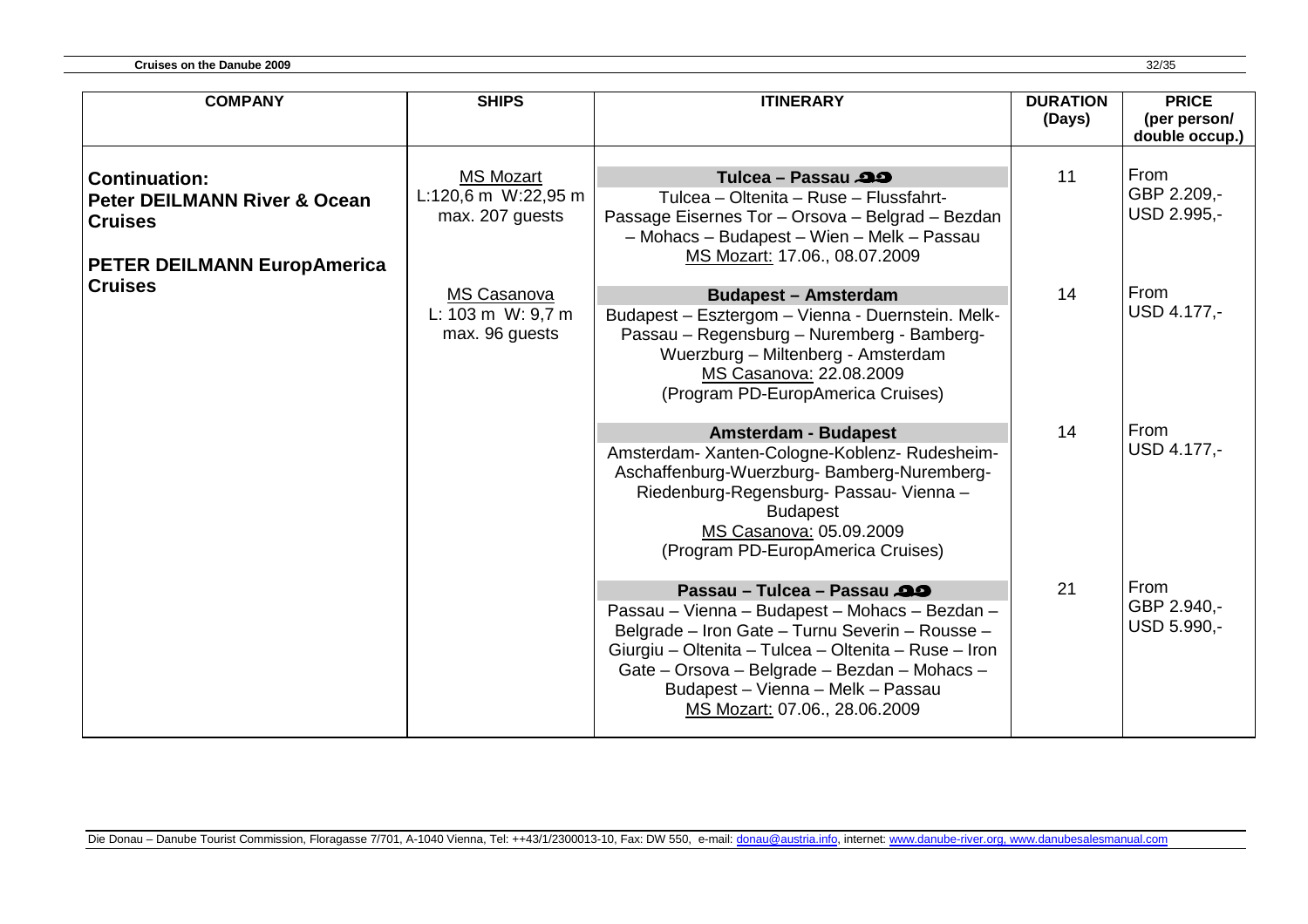**அ U S A அ** 

| <b>COMPANY</b>                                                                                                                                                                                   | <b>SHIPS</b>                                                                               | <b>ITINERARY</b>                                                                                                                                                                                                                                                                                                                                                 | <b>DURATION</b> | <b>PRICE</b>                                                |
|--------------------------------------------------------------------------------------------------------------------------------------------------------------------------------------------------|--------------------------------------------------------------------------------------------|------------------------------------------------------------------------------------------------------------------------------------------------------------------------------------------------------------------------------------------------------------------------------------------------------------------------------------------------------------------|-----------------|-------------------------------------------------------------|
|                                                                                                                                                                                                  |                                                                                            |                                                                                                                                                                                                                                                                                                                                                                  | (Days)          | (per person/<br>double occup.)                              |
| <b>Tauck World Discovery</b><br>10 Norden Place<br>Norwalk, CT 06855<br><b>P.O.Box 5020</b><br>Tel.: 1-800-788-7885 (Reservation<br>Center)<br>e-mail: info@tauck.com<br>Internet: www.tauck.com | <b>MS Swiss Saphire</b><br><b>MS Swiss Emerald</b><br>L: 110 m, W: 11 m<br>max. 118 guests | Prague to the Black Sea 29<br>Prague, Regensburg, Passau, Linz,<br>Wachau/Dürnstein, Vienna, Bratislava, Budapest,<br>Puszta/Kalocsa's, , Osijek/Vukovar, Belgrade, Iron<br>Gate, Svisthov, Cernadova, Bucharest<br>Eastbound: 26.06., 09.07.2009<br>Westbound: 29.05., 05.06., 10.07., 28.08.,<br>03.09.2009                                                    | 19              | From<br><b>US\$7690</b><br>(cruise & land)<br>Plus airfare  |
|                                                                                                                                                                                                  |                                                                                            | Grand European Cruise 29<br>Amsterdam, Cologne, Koblenz, Miltenberg,<br>Würzburg/Rothenburg, Bamberg, Main-Danube<br>Canal/Nuremberg, Regensburg, Passau,<br>Melk/Dürnstein, Vienna, Bratislava, Budapest,<br>Vukovar, Osijek, Belgradee, Iron Gate, Svishtov,<br>Cernadova, Bucharest<br>Eastbound: 10.05., 17.05., 09.08., 15.08.2009<br>Westbound: 23.07.2009 | 24              | From<br><b>US\$ 8790</b><br>(cruise & land)<br>Plus airfare |
|                                                                                                                                                                                                  |                                                                                            | <b>Amsterdam to Budapest</b><br>Amsterdam, Cologne, Koblenz, Miltenberg,<br>Würzburg/Rothenburg, Bamberg, Main-Danube<br>Canal, Regensburg, Passau, Melk/Dürnstein, Vienna,<br>Bratislava, Budapest<br>Southbound: 10.05., 17.05., 20.06., 12.07., 09.08.,<br>15.08.2009,<br>Northbound: 03.05, 28.06., 26.07., 01.08., 16.08.,<br>20.09., 26.09.2009            | 15              | From<br><b>US\$ 5390</b><br>(cruise & land)<br>Plus airfare |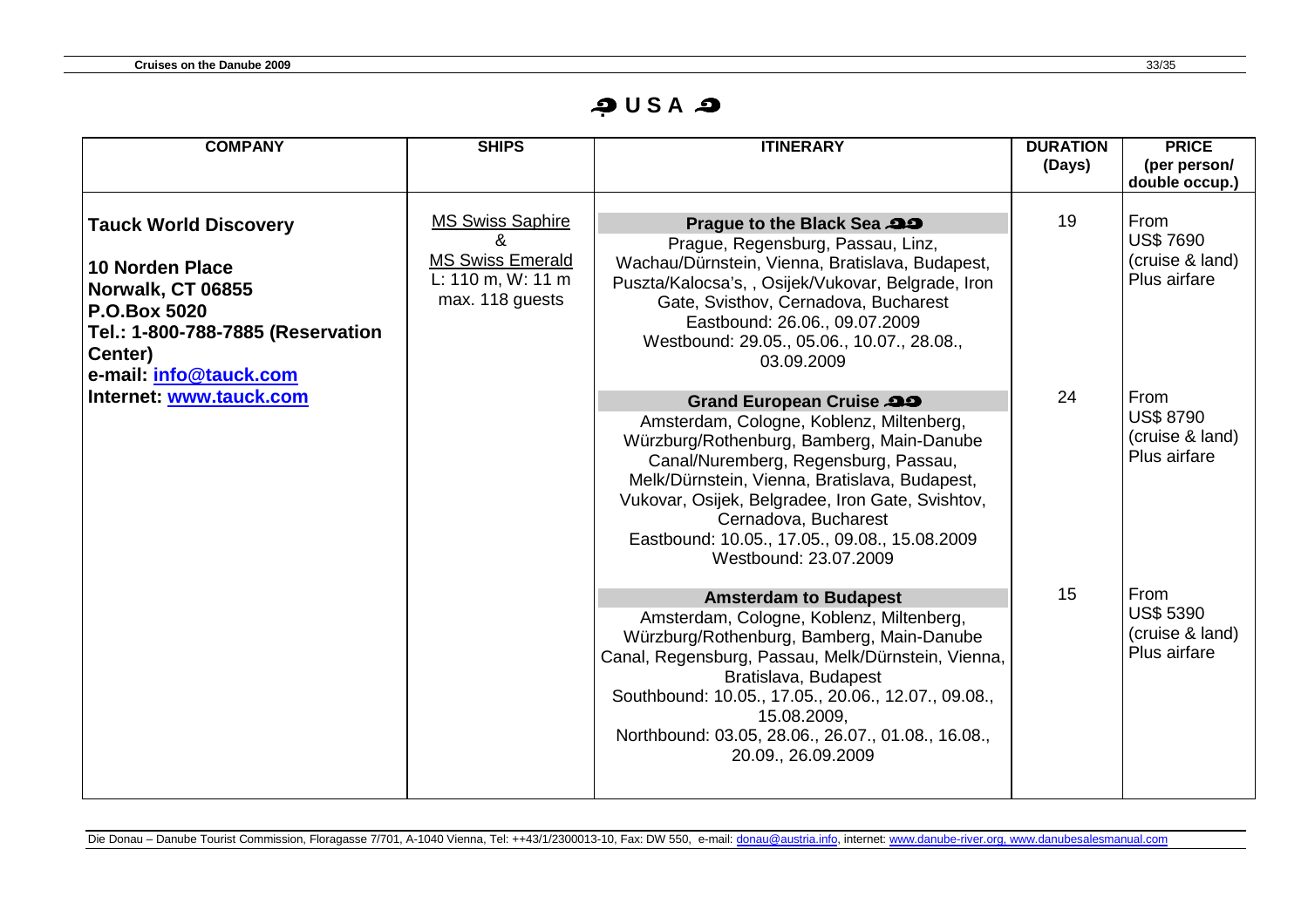| <b>COMPANY</b>                                      | <b>SHIPS</b> | <b>ITINERARY</b>                                                                                                                                                                                                                                                                                                                                | <b>DURATION</b><br>(Days) | <b>PRICE</b><br>(per person/<br>double occup.)              |
|-----------------------------------------------------|--------------|-------------------------------------------------------------------------------------------------------------------------------------------------------------------------------------------------------------------------------------------------------------------------------------------------------------------------------------------------|---------------------------|-------------------------------------------------------------|
| <b>Continuation</b><br><b>Tauck World Discovery</b> |              | Budapest to the Black Sea - The Lower Danube<br>ഛ<br>Budapest, Puszta/Kalocsa's, Vukovar/Osijek,<br>Belgrade, Iron Gate, Svishtov, Cernavoda, Bucharest<br>Eastbound: 22.05., 29.05., 03.07., 16.07., 21.08.,<br>27.08.2009<br>Westbound: 29.05., 05.06., 10.07., 23.07., 28.08.,<br>03.09.2009                                                 | $12 \overline{ }$         | From<br><b>US\$ 4290</b><br>(cruise & land)<br>Plus airfare |
|                                                     |              | <b>The Blue Danube</b><br>Prague, Regensburg, Passau, Linz,<br>Wachau/Dürnstein, Vienna, Bratislava, Budapest,<br>Pest, Budapest<br>Eastbound: 24.4., 12.06., 19.06., 26.06., 09.07.,<br>24.07., 07.08., 11.09., 17.09., 23.10.2009<br>Westbound: 05.06., 12.06., 19.06., 02.07., 17.07.,<br>31.07., 04.09., 10.09., 16.10., 22.10., 29.10.2009 | 12                        | From<br><b>US\$ 3990</b><br>(cruise & land)<br>Plus airfare |
|                                                     |              | <b>Cruising The Blue Danube</b><br>Budapest - Bratislava - Vienna - Dürnstein -<br>Salzburg - Passau - Regensburg<br>21.06., 04.07.2009<br>Family friendly cruise!                                                                                                                                                                              | 8                         | From<br><b>US\$ 3290</b><br>(cruise & land)<br>Plus airfare |